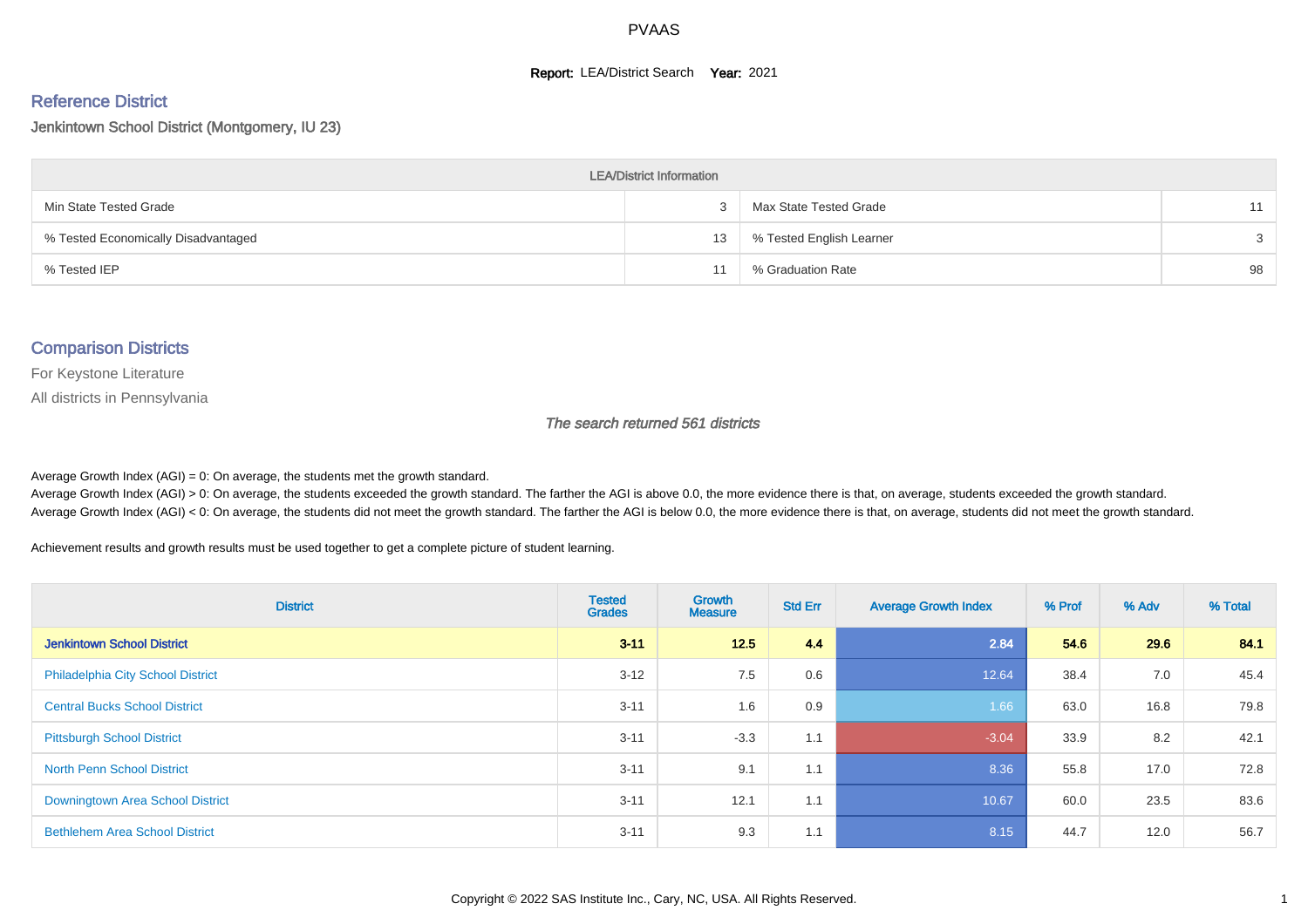| <b>District</b>                           | <b>Tested</b><br><b>Grades</b> | <b>Growth</b><br><b>Measure</b> | <b>Std Err</b> | <b>Average Growth Index</b> | % Prof | % Adv | % Total |
|-------------------------------------------|--------------------------------|---------------------------------|----------------|-----------------------------|--------|-------|---------|
| <b>Jenkintown School District</b>         | $3 - 11$                       | $12.5$                          | 4.4            | 2.84                        | 54.6   | 29.6  | 84.1    |
| <b>Council Rock School District</b>       | $3 - 11$                       | 8.9                             | 1.2            | 7.65                        | 62.8   | 16.6  | 79.4    |
| <b>West Chester Area School District</b>  | $3 - 11$                       | 12.6                            | 1.2            | 10.38                       | 66.8   | 20.2  | 87.0    |
| <b>Parkland School District</b>           | $3 - 11$                       | 5.3                             | 1.2            | 4.30                        | 58.0   | 22.3  | 80.4    |
| <b>Cumberland Valley School District</b>  | $3 - 12$                       | 18.5                            | 1.3            | 14.64                       | 60.7   | 23.4  | 84.1    |
| <b>East Penn School District</b>          | $3 - 11$                       | 4.1                             | 1.3            | 3.27                        | 55.8   | 11.5  | 67.3    |
| <b>Lower Merion School District</b>       | $3 - 11$                       | 19.0                            | 1.3            | 14.93                       | 55.6   | 29.9  | 85.5    |
| <b>North Allegheny School District</b>    | $3 - 11$                       | 17.4                            | 1.3            | 13.52                       | 59.5   | 28.1  | 87.6    |
| <b>Central Dauphin School District</b>    | $3 - 11$                       | 4.4                             | 1.3            | 3.32                        | 53.3   | 7.4   | 60.7    |
| <b>Chambersburg Area School District</b>  | $3 - 11$                       | $-9.5$                          | 1.3            | $-7.20$                     | 42.7   | 8.6   | 51.4    |
| <b>Neshaminy School District</b>          | $3 - 11$                       | 4.0                             | 1.3            | 3.02                        | 58.7   | 9.5   | 68.2    |
| Spring-Ford Area School District          | $3 - 11$                       | 6.0                             | 1.3            | 4.46                        | 60.8   | 16.5  | 77.4    |
| <b>Allentown City School District</b>     | $3 - 12$                       | 5.3                             | 1.4            | 3.88                        | 25.3   | 2.7   | 28.0    |
| <b>Reading School District</b>            | $3 - 11$                       | 10.1                            | 1.4            | 7.25                        | 24.7   | 2.4   | 27.2    |
| <b>West Shore School District</b>         | $3 - 12$                       | 5.0                             | 1.4            | 3.59                        | 54.2   | 9.4   | 63.6    |
| <b>Seneca Valley School District</b>      | $3 - 11$                       | $-1.4$                          | 1.4            | $-0.99$                     | 57.2   | 11.4  | 68.6    |
| <b>Hazleton Area School District</b>      | $3 - 11$                       | 9.6                             | 1.4            | 6.77                        | 45.0   | 7.8   | 52.9    |
| <b>Easton Area School District</b>        | $3 - 12$                       | $-4.1$                          | 1.4            | $-2.91$                     | 39.9   | 4.0   | 43.9    |
| <b>Hempfield School District</b>          | $3 - 11$                       | 0.1                             | 1.4            | 0.08                        | 58.2   | 9.9   | 68.2    |
| <b>State College Area School District</b> | $3 - 11$                       | 20.5                            | 1.4            | 14.33                       | 58.0   | 25.9  | 84.0    |
| <b>Pennridge School District</b>          | $3 - 10$                       | $-16.8$                         | 1.4            | $-11.59$                    | 46.8   | 8.0   | 54.9    |
| <b>Lancaster School District</b>          | $3 - 12$                       | $-15.8$                         | 1.5            | $-10.90$                    | 14.6   | 2.3   | 16.9    |
| Mt Lebanon School District                | $3 - 11$                       | $-1.0$                          | 1.5            | $-0.70$                     | 61.9   | 24.0  | 85.9    |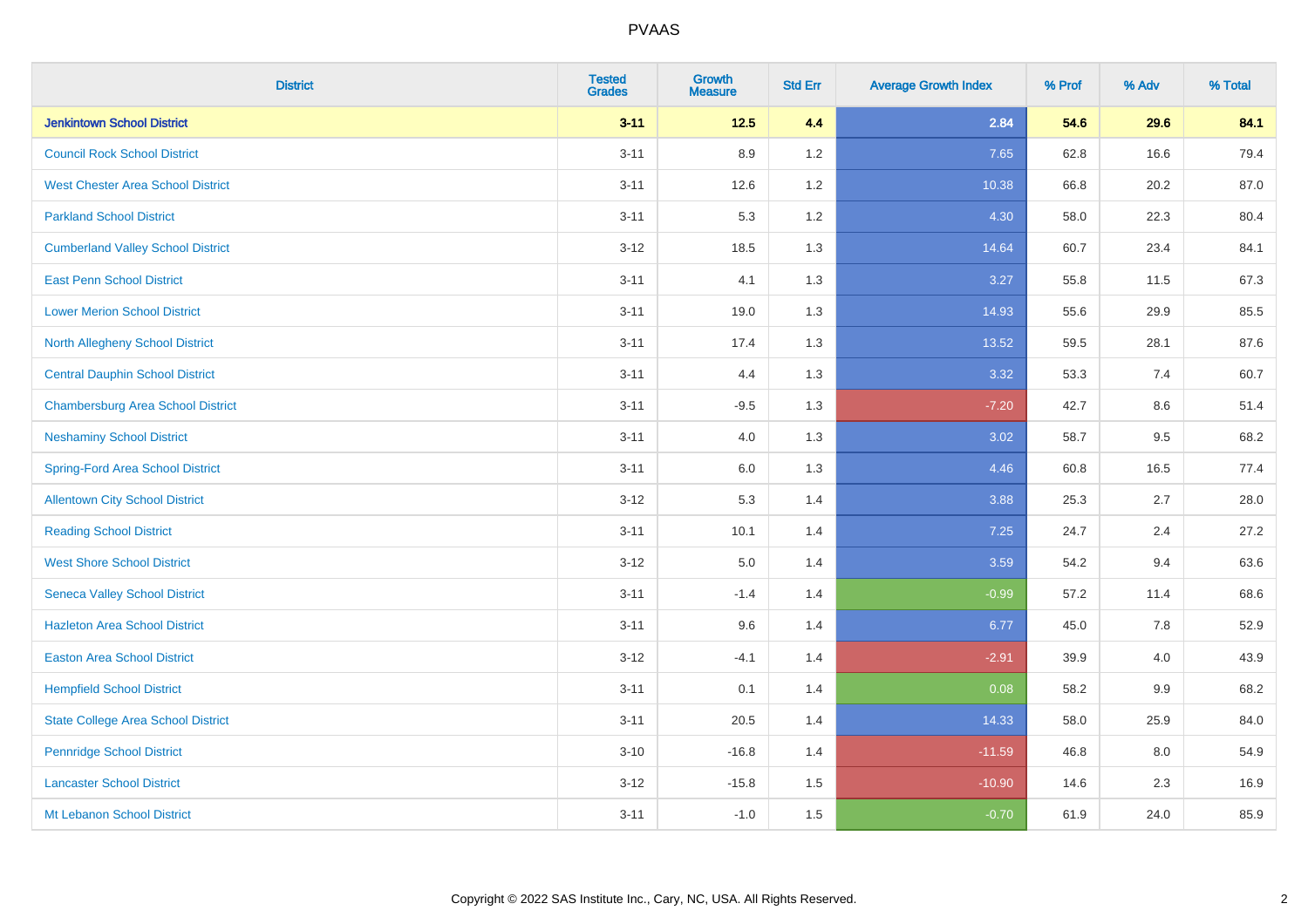| <b>District</b>                           | <b>Tested</b><br><b>Grades</b> | <b>Growth</b><br><b>Measure</b> | <b>Std Err</b> | <b>Average Growth Index</b> | % Prof | % Adv | % Total |
|-------------------------------------------|--------------------------------|---------------------------------|----------------|-----------------------------|--------|-------|---------|
| <b>Jenkintown School District</b>         | $3 - 11$                       | $12.5$                          | 4.4            | 2.84                        | 54.6   | 29.6  | 84.1    |
| Pocono Mountain School District           | $3 - 12$                       | 6.8                             | 1.5            | 4.62                        | 45.8   | 5.0   | 50.7    |
| <b>Pennsbury School District</b>          | $3 - 11$                       | 11.7                            | 1.5            | 7.90                        | 60.1   | 21.3  | 81.3    |
| <b>Boyertown Area School District</b>     | $3 - 11$                       | $-4.7$                          | 1.5            | $-3.17$                     | 55.2   | 11.3  | 66.5    |
| <b>Wilson School District</b>             | $3 - 12$                       | 8.8                             | 1.5            | 5.96                        | 52.6   | 14.6  | 67.2    |
| <b>Upper Darby School District</b>        | $3 - 12$                       | 6.9                             | 1.5            | 4.62                        | 45.0   | 6.7   | 51.7    |
| <b>Souderton Area School District</b>     | $3 - 11$                       | 12.4                            | 1.5            | 8.28                        | 61.7   | 15.2  | 76.9    |
| <b>Millcreek Township School District</b> | $3 - 11$                       | 3.1                             | 1.5            | 2.06                        | 55.6   | 14.2  | 69.7    |
| <b>Haverford Township School District</b> | $3 - 11$                       | 8.0                             | 1.5            | 5.27                        | 53.0   | 25.5  | 78.6    |
| <b>Dallastown Area School District</b>    | $3 - 11$                       | 13.5                            | 1.5            | 8.84                        | 56.0   | 17.9  | 73.8    |
| Pennsylvania Cyber Charter School         | $3 - 11$                       | 11.6                            | 1.5            | 7.54                        | 46.3   | 5.0   | 51.3    |
| <b>Butler Area School District</b>        | $3 - 11$                       | $-6.5$                          | 1.5            | $-4.26$                     | 42.5   | 9.4   | 51.9    |
| <b>Erie City School District</b>          | $3 - 12$                       | $-14.5$                         | 1.6            | $-9.26$                     | 25.4   | 3.0   | 28.4    |
| East Stroudsburg Area School District     | $3 - 11$                       | 0.1                             | 1.6            | 0.05                        | 45.8   | 7.8   | 53.6    |
| <b>Hempfield Area School District</b>     | $3 - 12$                       | 4.6                             | 1.6            | 2.86                        | 53.5   | 20.1  | 73.6    |
| <b>Perkiomen Valley School District</b>   | $3 - 11$                       | $-3.5$                          | 1.6            | $-2.18$                     | 53.8   | 13.4  | 67.2    |
| Northampton Area School District          | $3 - 11$                       | 4.0                             | 1.6            | 2.51                        | 52.3   | 10.8  | 63.1    |
| <b>Norristown Area School District</b>    | $3 - 12$                       | $-12.8$                         | 1.6            | $-7.98$                     | 23.5   | 2.3   | 25.7    |
| <b>Avon Grove School District</b>         | $3 - 10$                       | 10.0                            | 1.6            | 6.26                        | 56.3   | 18.6  | 74.9    |
| <b>Manheim Township School District</b>   | $3 - 12$                       | $-0.9$                          | 1.6            | $-0.58$                     | 53.2   | 15.5  | 68.7    |
| <b>Owen J Roberts School District</b>     | $3 - 11$                       | $-12.3$                         | 1.6            | $-7.61$                     | 57.0   | 11.9  | 69.0    |
| <b>Penn Manor School District</b>         | $3 - 11$                       | $-0.4$                          | 1.6            | $-0.25$                     | 51.9   | 12.6  | 64.5    |
| <b>Canon-Mcmillan School District</b>     | $3 - 11$                       | $-0.8$                          | 1.6            | $-0.50$                     | 58.7   | 15.9  | 74.6    |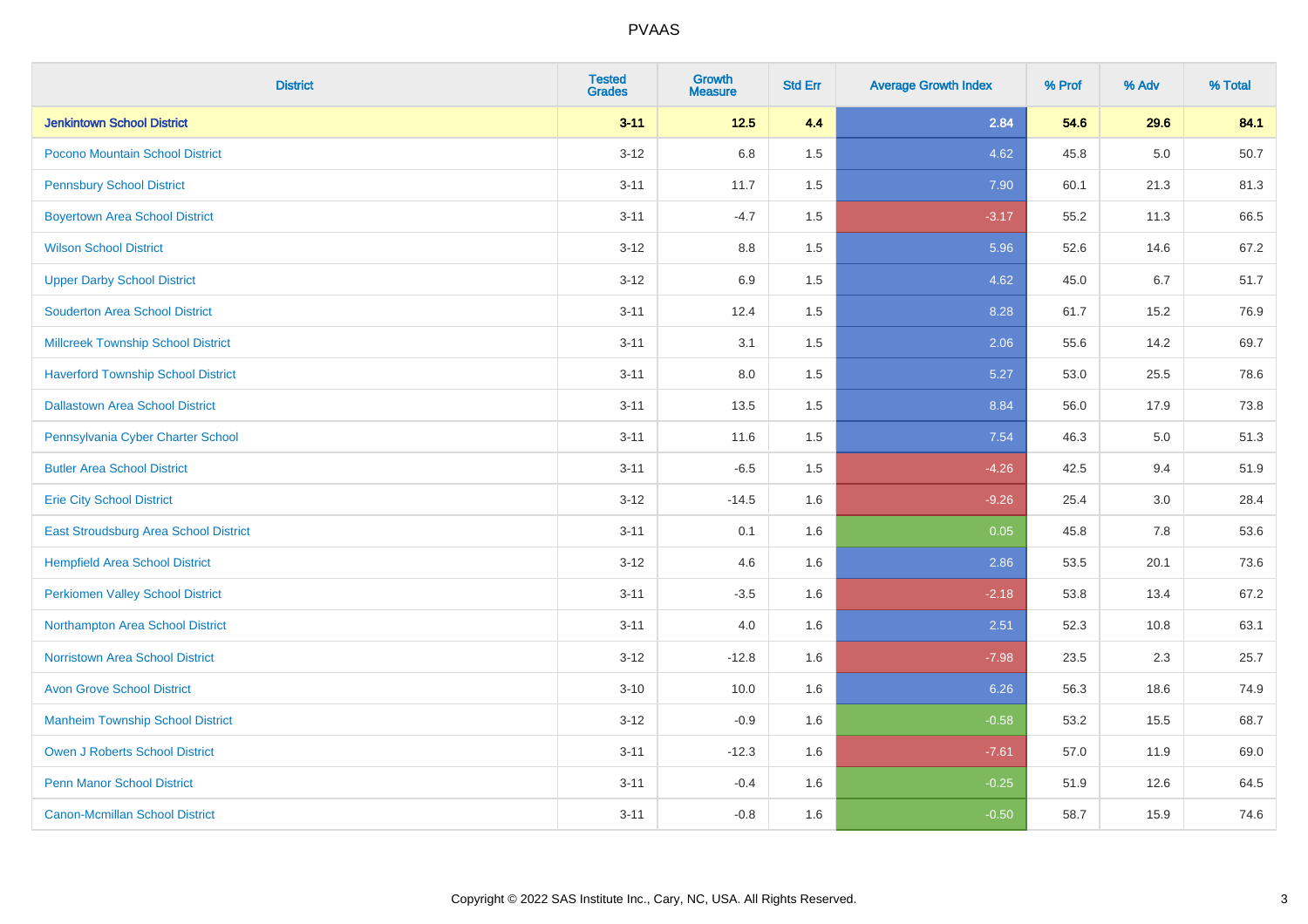| <b>District</b>                             | <b>Tested</b><br><b>Grades</b> | <b>Growth</b><br><b>Measure</b> | <b>Std Err</b> | <b>Average Growth Index</b> | % Prof | % Adv   | % Total |
|---------------------------------------------|--------------------------------|---------------------------------|----------------|-----------------------------|--------|---------|---------|
| <b>Jenkintown School District</b>           | $3 - 11$                       | $12.5$                          | 4.4            | 2.84                        | 54.6   | 29.6    | 84.1    |
| <b>Bensalem Township School District</b>    | $3 - 11$                       | 1.6                             | 1.6            | 0.98                        | 38.8   | 8.3     | 47.1    |
| Altoona Area School District                | $3 - 12$                       | 3.3                             | 1.6            | 1.99                        | 47.7   | 8.2     | 55.9    |
| <b>Quakertown Community School District</b> | $3 - 12$                       | $-4.4$                          | 1.6            | $-2.70$                     | 56.5   | 10.0    | 66.6    |
| <b>Cornwall-Lebanon School District</b>     | $3 - 11$                       | 8.3                             | 1.6            | 5.08                        | 47.2   | 8.4     | 55.6    |
| <b>Ridley School District</b>               | $3 - 12$                       | 10.0                            | 1.6            | 6.10                        | 45.6   | 8.2     | 53.8    |
| <b>Mifflin County School District</b>       | $3 - 11$                       | 9.1                             | 1.7            | 5.49                        | 47.1   | $6.7\,$ | 53.8    |
| <b>Nazareth Area School District</b>        | $3 - 11$                       | $-4.7$                          | 1.7            | $-2.82$                     | 59.2   | 9.9     | 69.0    |
| <b>Garnet Valley School District</b>        | $3 - 10$                       | 10.9                            | 1.7            | 6.53                        | 67.1   | 19.0    | 86.1    |
| <b>Centennial School District</b>           | $3 - 10$                       | 7.1                             | 1.7            | 4.29                        | 50.1   | 8.7     | 58.9    |
| <b>Coatesville Area School District</b>     | $3 - 11$                       | $-4.4$                          | 1.7            | $-2.62$                     | 36.3   | 4.2     | 40.5    |
| <b>Penn-Trafford School District</b>        | $3 - 11$                       | 13.4                            | 1.7            | 7.87                        | 62.3   | 21.9    | 84.2    |
| <b>Armstrong School District</b>            | $3 - 11$                       | 2.6                             | 1.7            | 1.53                        | 51.5   | 6.1     | 57.6    |
| <b>Colonial School District</b>             | $3 - 11$                       | 14.0                            | 1.7            | 8.21                        | 60.2   | 19.6    | 79.8    |
| <b>Central York School District</b>         | $3 - 12$                       | 12.3                            | 1.7            | 7.20                        | 55.5   | 11.5    | 67.0    |
| <b>York Co School Of Technology</b>         | $9 - 12$                       | $-3.8$                          | 1.7            | $-2.22$                     | 39.1   | 5.6     | 44.7    |
| Hatboro-Horsham School District             | $3 - 11$                       | $-12.8$                         | 1.7            | $-7.47$                     | 45.6   | 7.2     | 52.8    |
| <b>Methacton School District</b>            | $3 - 11$                       | 2.5                             | 1.7            | 1.43                        | 62.5   | 16.4    | 79.0    |
| <b>Springfield School District</b>          | $3 - 11$                       | 13.8                            | 1.7            | 7.99                        | 60.9   | 21.5    | 82.4    |
| <b>Norwin School District</b>               | $3 - 11$                       | 18.0                            | 1.7            | 10.37                       | 58.5   | 27.0    | 85.4    |
| <b>Upper Saint Clair School District</b>    | $3 - 11$                       | 18.5                            | 1.7            | 10.65                       | 61.8   | 30.1    | 91.9    |
| <b>Governor Mifflin School District</b>     | $3 - 11$                       | 4.1                             | 1.8            | 2.33                        | 42.5   | $7.2\,$ | 49.7    |
| <b>Bethel Park School District</b>          | $3 - 11$                       | 5.6                             | 1.8            | 3.18                        | 65.3   | 18.6    | 83.9    |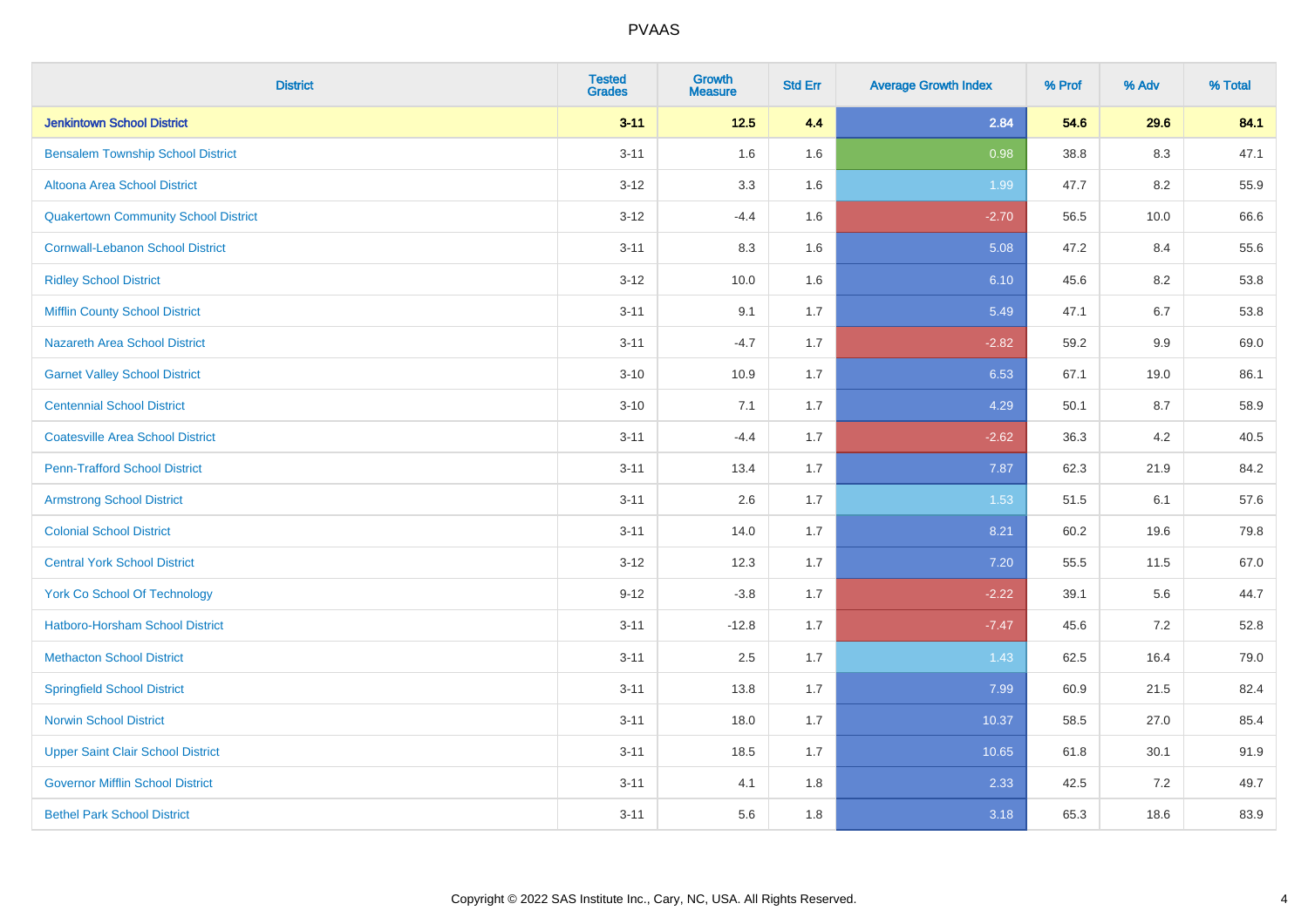| <b>District</b>                                    | <b>Tested</b><br><b>Grades</b> | Growth<br><b>Measure</b> | <b>Std Err</b> | <b>Average Growth Index</b> | % Prof | % Adv | % Total |
|----------------------------------------------------|--------------------------------|--------------------------|----------------|-----------------------------|--------|-------|---------|
| <b>Jenkintown School District</b>                  | $3 - 11$                       | $12.5$                   | 4.4            | 2.84                        | 54.6   | 29.6  | 84.1    |
| <b>Whitehall-Coplay School District</b>            | $3 - 11$                       | 6.1                      | 1.8            | 3.45                        | 49.3   | 7.4   | 56.6    |
| <b>Warren County School District</b>               | $3 - 11$                       | $-0.1$                   | 1.8            | $-0.06$                     | 37.2   | 5.3   | 42.6    |
| <b>Williamsport Area School District</b>           | $3 - 11$                       | 1.9                      | 1.8            | 1.04                        | 44.1   | 12.8  | 56.9    |
| Mechanicsburg Area School District                 | $3 - 11$                       | 5.9                      | 1.8            | 3.29                        | 57.2   | 13.7  | 70.9    |
| <b>Ephrata Area School District</b>                | $3 - 11$                       | 5.6                      | 1.8            | 3.12                        | 54.7   | 9.5   | 64.2    |
| <b>Upper Dublin School District</b>                | $3 - 12$                       | 15.4                     | 1.8            | 8.53                        | 60.8   | 24.8  | 85.6    |
| <b>Delaware Valley School District</b>             | $3 - 11$                       | 12.6                     | 1.8            | 6.93                        | 55.2   | 16.2  | 71.4    |
| <b>Pine-Richland School District</b>               | $3 - 11$                       | 11.5                     | 1.8            | 6.31                        | 60.6   | 24.4  | 85.0    |
| <b>Wissahickon School District</b>                 | $3 - 10$                       | 12.5                     | 1.8            | 6.85                        | 58.3   | 22.4  | 80.7    |
| <b>Peters Township School District</b>             | $3 - 11$                       | 5.0                      | 1.8            | 2.76                        | 59.8   | 26.1  | 85.9    |
| <b>Kennett Consolidated School District</b>        | $3 - 11$                       | 4.8                      | 1.8            | 2.61                        | 52.5   | 10.7  | 63.2    |
| Fox Chapel Area School District                    | $3 - 11$                       | 9.8                      | 1.8            | 5.36                        | 56.6   | 28.6  | 85.2    |
| <b>North Hills School District</b>                 | $3 - 11$                       | $-1.8$                   | 1.8            | $-0.96$                     | 59.1   | 14.1  | 73.2    |
| <b>Conestoga Valley School District</b>            | $3 - 11$                       | 8.7                      | 1.8            | 4.69                        | 60.3   | 13.5  | 73.8    |
| <b>Elizabethtown Area School District</b>          | $3 - 12$                       | $-0.9$                   | 1.9            | $-0.47$                     | 50.0   | 11.2  | 61.2    |
| <b>Shaler Area School District</b>                 | $3 - 11$                       | $-0.8$                   | 1.9            | $-0.43$                     | 49.1   | 9.6   | 58.7    |
| <b>Commonwealth Charter Academy Charter School</b> | $3 - 10$                       | 9.1                      | 1.9            | 4.90                        | 47.2   | 9.1   | 56.3    |
| <b>Warwick School District</b>                     | $3 - 11$                       | 5.2                      | 1.9            | 2.76                        | 46.4   | 17.0  | 63.3    |
| <b>South Western School District</b>               | $3-12$                         | 3.9                      | 1.9            | 2.08                        | 60.2   | 8.1   | 68.3    |
| <b>Great Valley School District</b>                | $3 - 11$                       | 15.0                     | 1.9            | 7.98                        | 50.0   | 35.0  | 85.0    |
| Palmyra Area School District                       | $3 - 11$                       | 5.6                      | 1.9            | 2.96                        | 56.4   | 15.6  | 72.0    |
| <b>Carlisle Area School District</b>               | $3 - 11$                       | $-5.3$                   | 1.9            | $-2.81$                     | 54.0   | 6.3   | 60.3    |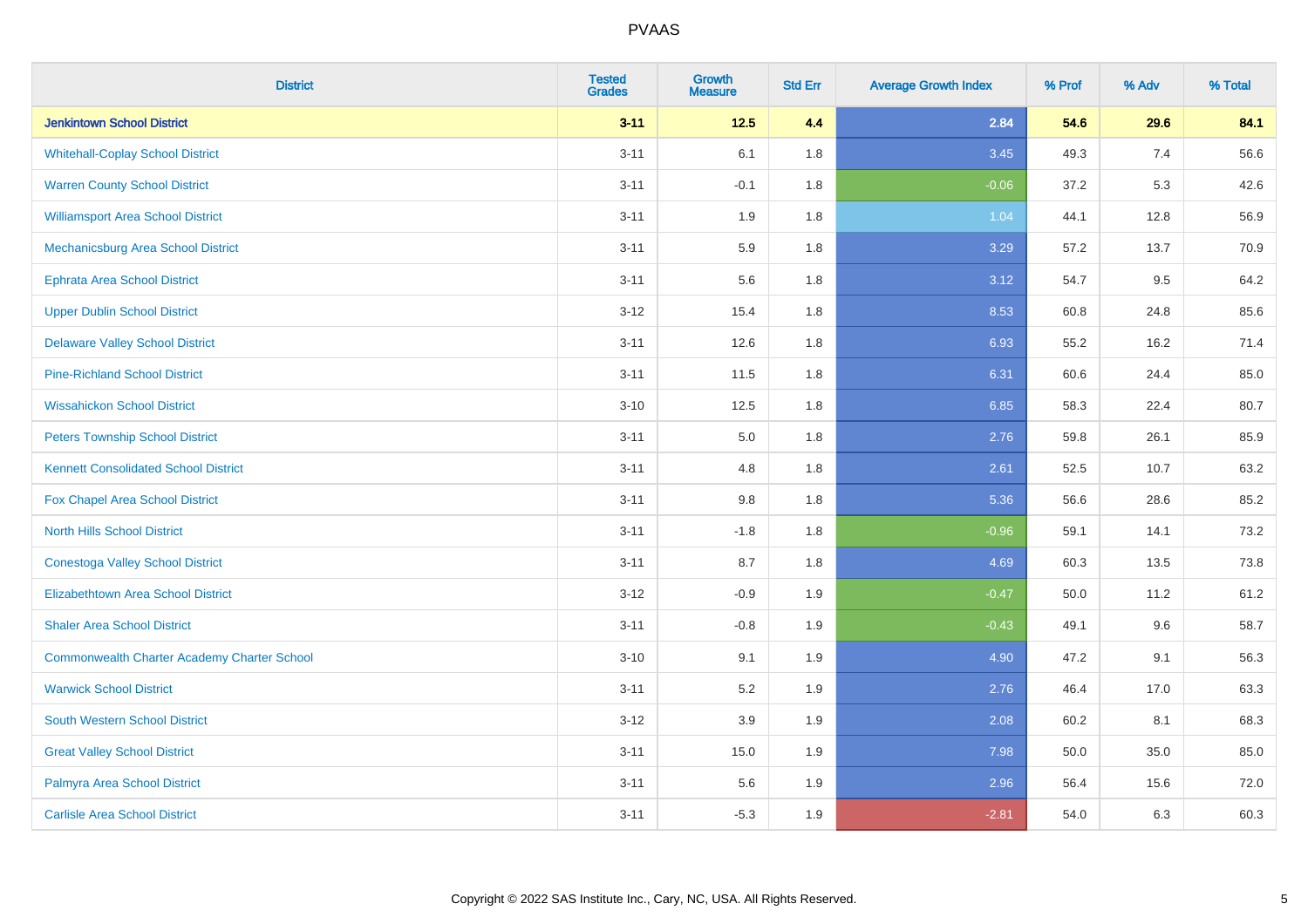| <b>District</b>                          | <b>Tested</b><br><b>Grades</b> | <b>Growth</b><br><b>Measure</b> | <b>Std Err</b> | <b>Average Growth Index</b> | % Prof | % Adv | % Total |
|------------------------------------------|--------------------------------|---------------------------------|----------------|-----------------------------|--------|-------|---------|
| <b>Jenkintown School District</b>        | $3 - 11$                       | $12.5$                          | 4.4            | 2.84                        | 54.6   | 29.6  | 84.1    |
| <b>Waynesboro Area School District</b>   | $3 - 12$                       | $-6.1$                          | 1.9            | $-3.20$                     | 50.0   | 6.8   | 56.8    |
| <b>Baldwin-Whitehall School District</b> | $3 - 11$                       | 1.8                             | 1.9            | 0.94                        | 58.6   | 8.6   | 67.1    |
| <b>Muhlenberg School District</b>        | $3 - 10$                       | 4.0                             | 1.9            | 2.10                        | 34.2   | 2.6   | 36.8    |
| <b>Oxford Area School District</b>       | $3 - 11$                       | $-4.3$                          | 1.9            | $-2.26$                     | 41.3   | 8.0   | 49.3    |
| <b>Abington School District</b>          | $3 - 10$                       | $-11.5$                         | 1.9            | $-6.00$                     | 56.2   | 11.6  | 67.8    |
| <b>Exeter Township School District</b>   | $3 - 11$                       | $-10.4$                         | 1.9            | $-5.44$                     | 50.6   | 2.7   | 53.3    |
| <b>Stroudsburg Area School District</b>  | $3 - 11$                       | 5.5                             | 1.9            | 2.88                        | 48.1   | 4.2   | 52.3    |
| <b>Lebanon School District</b>           | $3 - 11$                       | $-1.6$                          | 1.9            | $-0.80$                     | 24.4   | 2.6   | 27.0    |
| <b>Franklin Regional School District</b> | $3 - 11$                       | 2.0                             | 1.9            | 1.02                        | 66.7   | 15.5  | 82.1    |
| Penn-Delco School District               | $3 - 11$                       | $-6.8$                          | 1.9            | $-3.51$                     | 46.6   | 3.2   | 49.8    |
| <b>Moon Area School District</b>         | $3 - 11$                       | 8.2                             | 1.9            | 4.25                        | 58.7   | 18.5  | 77.2    |
| <b>Shippensburg Area School District</b> | $3 - 11$                       | 9.3                             | 1.9            | 4.84                        | 53.1   | 10.2  | 63.3    |
| <b>Greater Latrobe School District</b>   | $3 - 11$                       | $0.6\,$                         | 1.9            | 0.31                        | 55.5   | 14.1  | 69.5    |
| <b>Lower Dauphin School District</b>     | $3 - 11$                       | 0.6                             | 1.9            | 0.33                        | 49.2   | 12.6  | 61.8    |
| South Fayette Township School District   | $3 - 11$                       | 1.7                             | 2.0            | 0.88                        | 61.0   | 26.5  | 87.6    |
| Northern York County School District     | $3 - 11$                       | 15.6                            | 2.0            | 7.98                        | 57.4   | 11.5  | 68.8    |
| Northeastern York School District        | $3 - 11$                       | 5.9                             | 2.0            | 3.03                        | 51.1   | 16.6  | 67.6    |
| <b>Bristol Township School District</b>  | $3 - 11$                       | $-13.9$                         | 2.0            | $-7.05$                     | 31.0   | 3.7   | 34.7    |
| Daniel Boone Area School District        | $3 - 12$                       | 5.7                             | 2.0            | 2.88                        | 51.0   | 11.5  | 62.6    |
| <b>Solanco School District</b>           | $3 - 11$                       | $-11.0$                         | 2.0            | $-5.55$                     | 41.6   | 4.5   | 46.1    |
| Lampeter-Strasburg School District       | $3 - 12$                       | $-8.6$                          | 2.0            | $-4.33$                     | 55.1   | 9.8   | 64.8    |
| <b>Bangor Area School District</b>       | $3 - 12$                       | $-0.9$                          | 2.0            | $-0.43$                     | 44.3   | 4.7   | 49.0    |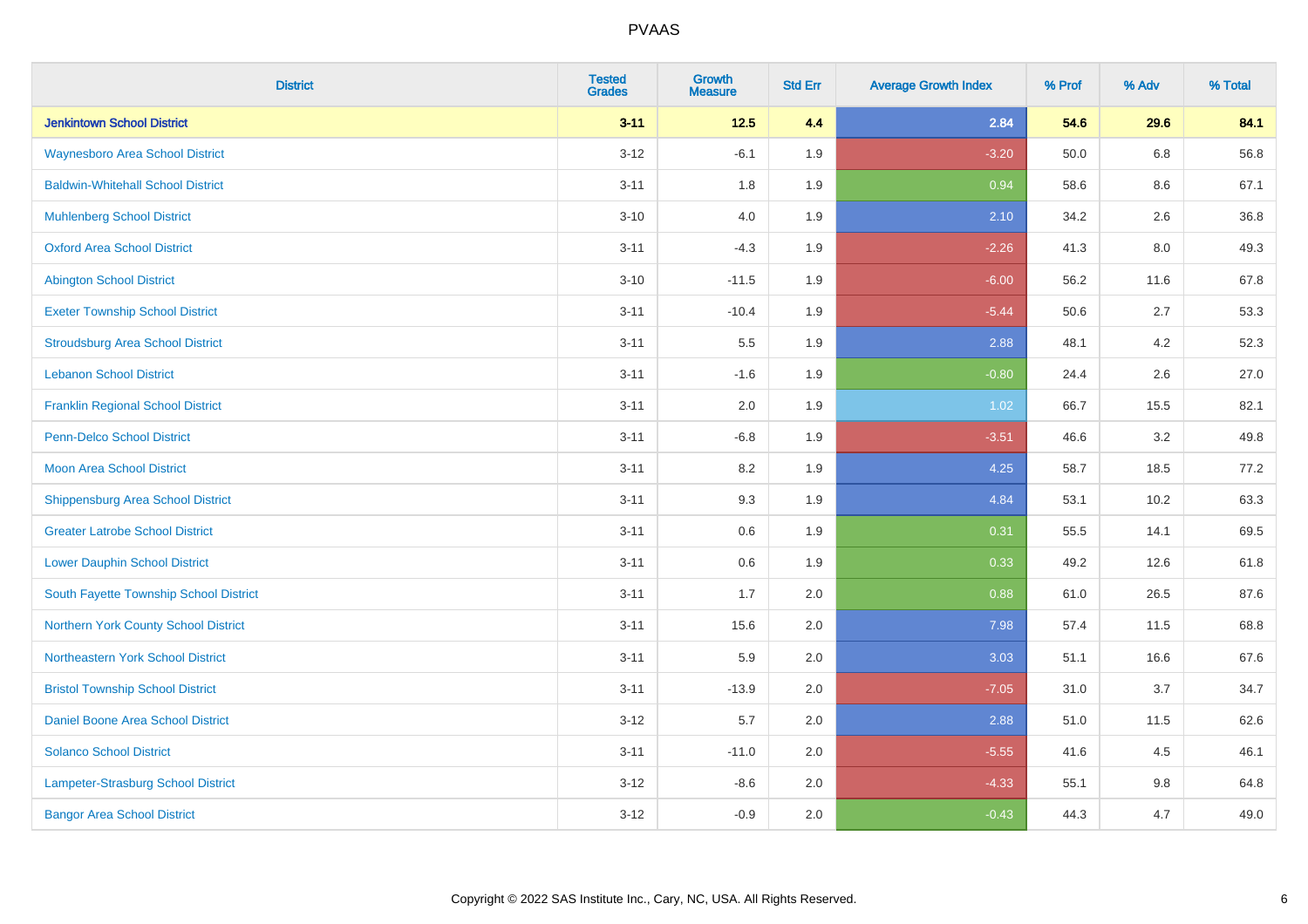| <b>District</b>                             | <b>Tested</b><br><b>Grades</b> | <b>Growth</b><br><b>Measure</b> | <b>Std Err</b> | <b>Average Growth Index</b> | % Prof | % Adv   | % Total |
|---------------------------------------------|--------------------------------|---------------------------------|----------------|-----------------------------|--------|---------|---------|
| <b>Jenkintown School District</b>           | $3 - 11$                       | $12.5$                          | 4.4            | 2.84                        | 54.6   | 29.6    | 84.1    |
| <b>Conewago Valley School District</b>      | $3 - 12$                       | $-0.9$                          | 2.0            | $-0.45$                     | 51.7   | 9.6     | 61.3    |
| <b>Pleasant Valley School District</b>      | $3 - 11$                       | 3.1                             | 2.0            | 1.57                        | 57.2   | $5.5\,$ | 62.8    |
| Kiski Area School District                  | $3 - 11$                       | $-3.7$                          | 2.0            | $-1.86$                     | 57.4   | 10.4    | 67.8    |
| <b>Connellsville Area School District</b>   | $3 - 11$                       | 6.1                             | 2.0            | 3.05                        | 45.4   | 7.8     | 53.2    |
| <b>Trinity Area School District</b>         | $3 - 11$                       | $-5.4$                          | 2.0            | $-2.71$                     | 48.3   | 11.8    | 60.1    |
| <b>Upper Merion Area School District</b>    | $3 - 11$                       | 15.3                            | 2.0            | 7.62                        | 59.3   | 19.3    | 78.6    |
| <b>Derry Township School District</b>       | $3 - 10$                       | 12.8                            | 2.0            | 6.39                        | 54.8   | 25.8    | 80.6    |
| <b>Chartiers Valley School District</b>     | $3 - 11$                       | $-1.7$                          | 2.0            | $-0.81$                     | 54.7   | 8.4     | 63.1    |
| <b>Dubois Area School District</b>          | $3 - 11$                       | $-6.2$                          | 2.0            | $-3.07$                     | 50.9   | 13.4    | 64.3    |
| <b>Pottsgrove School District</b>           | $3 - 11$                       | 2.8                             | 2.0            | 1.35                        | 44.0   | 10.0    | 53.9    |
| <b>Cocalico School District</b>             | $3 - 11$                       | 10.6                            | 2.0            | 5.18                        | 50.8   | 14.1    | 64.8    |
| <b>Keystone Central School District</b>     | $3 - 11$                       | $-5.1$                          | 2.0            | $-2.46$                     | 44.7   | 4.6     | 49.4    |
| <b>Dover Area School District</b>           | $3-12$                         | 6.0                             | 2.1            | 2.94                        | 52.2   | 6.0     | 58.2    |
| <b>Upper Perkiomen School District</b>      | $3 - 11$                       | 22.1                            | 2.1            | 10.74                       | 57.7   | 13.2    | 70.9    |
| <b>York Suburban School District</b>        | $3 - 11$                       | 10.1                            | 2.1            | 4.91                        | 53.5   | 27.8    | 81.3    |
| <b>Mars Area School District</b>            | $3 - 10$                       | 5.7                             | 2.1            | 2.75                        | 57.9   | 18.2    | 76.1    |
| Southern York County School District        | $3 - 11$                       | 14.2                            | 2.1            | 6.91                        | 55.1   | 18.1    | 73.1    |
| <b>Cheltenham School District</b>           | $3 - 11$                       | $-1.4$                          | 2.1            | $-0.67$                     | 46.1   | 10.0    | 56.1    |
| <b>West Allegheny School District</b>       | $3-12$                         | 4.0                             | 2.1            | 1.96                        | 63.1   | 15.7    | 78.8    |
| <b>Hollidaysburg Area School District</b>   | $3 - 11$                       | 6.0                             | 2.1            | 2.88                        | 57.1   | 12.3    | 69.4    |
| <b>Radnor Township School District</b>      | $3 - 12$                       | 1.0                             | 2.1            | 0.50                        | 65.0   | 23.2    | 88.2    |
| <b>West Jefferson Hills School District</b> | $3 - 11$                       | 1.8                             | 2.1            | 0.88                        | 55.7   | 20.8    | 76.4    |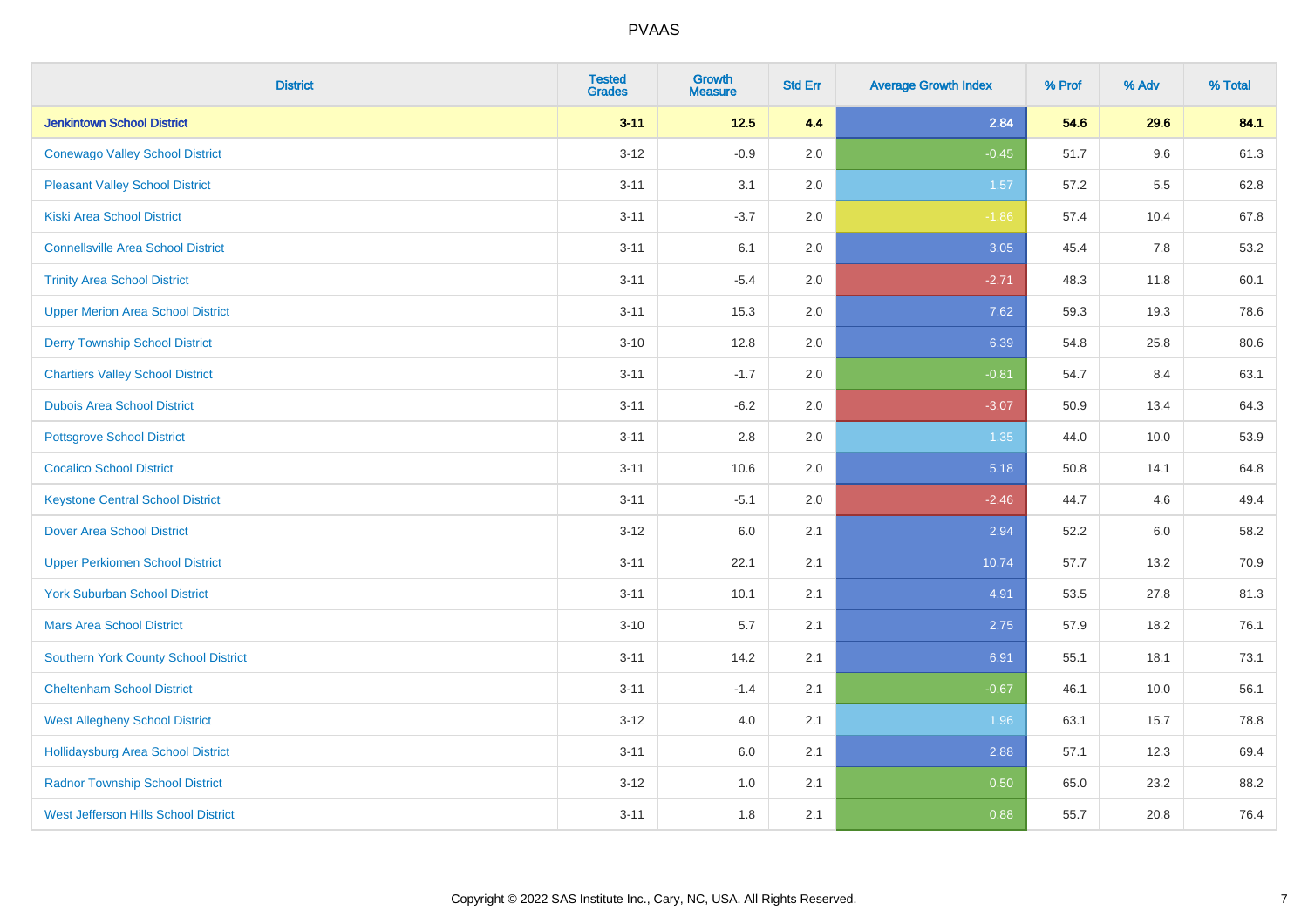| <b>District</b>                                 | <b>Tested</b><br><b>Grades</b> | <b>Growth</b><br><b>Measure</b> | <b>Std Err</b> | <b>Average Growth Index</b> | % Prof | % Adv | % Total |
|-------------------------------------------------|--------------------------------|---------------------------------|----------------|-----------------------------|--------|-------|---------|
| <b>Jenkintown School District</b>               | $3 - 11$                       | $12.5$                          | 4.4            | 2.84                        | 54.6   | 29.6  | 84.1    |
| <b>Montour School District</b>                  | $3 - 11$                       | $-1.8$                          | 2.1            | $-0.88$                     | 61.4   | 15.1  | 76.5    |
| <b>William Penn School District</b>             | $3-12$                         | 8.3                             | 2.1            | 3.99                        | 35.6   | 3.0   | 38.7    |
| Phoenixville Area School District               | $3 - 11$                       | $-1.7$                          | 2.1            | $-0.83$                     | 59.9   | 10.6  | 70.5    |
| <b>Spring Grove Area School District</b>        | $3 - 11$                       | 5.6                             | 2.1            | 2.68                        | 55.1   | 15.0  | 70.1    |
| <b>Gettysburg Area School District</b>          | $3 - 11$                       | $-4.0$                          | 2.1            | $-1.89$                     | 45.3   | 14.0  | 59.3    |
| <b>Manheim Central School District</b>          | $3 - 11$                       | 2.1                             | 2.1            | 1.01                        | 53.2   | 11.6  | 64.8    |
| <b>Interboro School District</b>                | $3 - 12$                       | $-7.3$                          | 2.1            | $-3.43$                     | 46.6   | 4.8   | 51.4    |
| <b>York City School District</b>                | $3 - 12$                       | $-28.9$                         | 2.1            | $-13.59$                    | 6.0    | 0.3   | 6.2     |
| <b>Harrisburg City School District</b>          | $3 - 11$                       | $-0.4$                          | 2.1            | $-0.19$                     | 15.1   | 0.4   | 15.5    |
| <b>Twin Valley School District</b>              | $3 - 12$                       | $-3.6$                          | 2.1            | $-1.69$                     | 49.6   | 7.1   | 56.8    |
| Juniata County School District                  | $3 - 12$                       | $-4.9$                          | 2.1            | $-2.26$                     | 38.5   | 2.9   | 41.4    |
| <b>Hampton Township School District</b>         | $3 - 11$                       | 5.1                             | 2.2            | 2.35                        | 54.0   | 28.2  | 82.2    |
| <b>Fleetwood Area School District</b>           | $3 - 10$                       | 12.2                            | 2.2            | 5.68                        | 53.5   | 11.6  | 65.2    |
| Pennsylvania Leadership Charter School          | $3 - 11$                       | 4.6                             | 2.2            | 2.13                        | 55.4   | 11.2  | 66.7    |
| <b>Abington Heights School District</b>         | $3 - 11$                       | 13.5                            | 2.2            | 6.27                        | 58.3   | 16.2  | 74.5    |
| <b>Crawford Central School District</b>         | $3 - 11$                       | $-4.7$                          | 2.2            | $-2.15$                     | 40.6   | 10.5  | 51.1    |
| <b>Lower Moreland Township School District</b>  | $3 - 11$                       | 2.0                             | 2.2            | 0.95                        | 62.8   | 17.0  | 79.8    |
| <b>Upper Moreland Township School District</b>  | $3 - 11$                       | $-5.0$                          | 2.2            | $-2.31$                     | 57.9   | 4.0   | 61.9    |
| <b>Eastern Lancaster County School District</b> | $3-12$                         | 4.5                             | 2.2            | 2.09                        | 46.3   | 11.4  | 57.6    |
| <b>Plum Borough School District</b>             | $3 - 11$                       | $-11.3$                         | 2.2            | $-5.19$                     | 51.1   | 9.0   | 60.1    |
| <b>Greencastle-Antrim School District</b>       | $3 - 11$                       | $-3.0$                          | 2.2            | $-1.36$                     | 62.4   | 9.9   | 72.3    |
| <b>Bellefonte Area School District</b>          | $3 - 11$                       | $-0.4$                          | 2.2            | $-0.17$                     | 47.6   | 10.6  | 58.2    |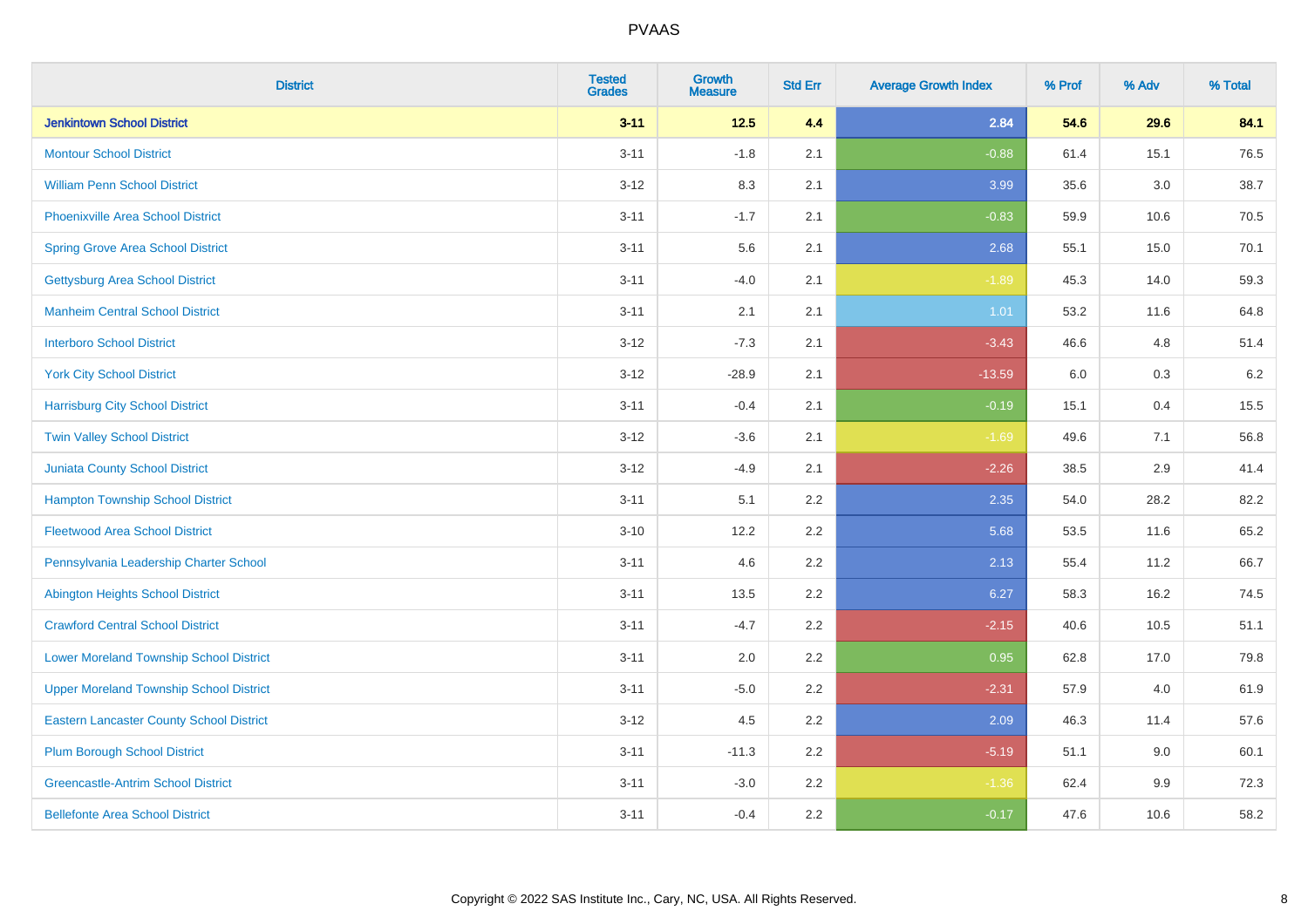| <b>District</b>                               | <b>Tested</b><br><b>Grades</b> | Growth<br><b>Measure</b> | <b>Std Err</b> | <b>Average Growth Index</b> | % Prof | % Adv | % Total |
|-----------------------------------------------|--------------------------------|--------------------------|----------------|-----------------------------|--------|-------|---------|
| <b>Jenkintown School District</b>             | $3 - 11$                       | $12.5$                   | 4.4            | 2.84                        | 54.6   | 29.6  | 84.1    |
| <b>Gateway School District</b>                | $3 - 11$                       | 0.8                      | 2.2            | 0.38                        | 52.1   | 13.8  | 65.9    |
| <b>Penncrest School District</b>              | $3 - 11$                       | 5.7                      | 2.2            | 2.57                        | 47.2   | 7.1   | 54.3    |
| <b>New Foundations Charter School</b>         | $3 - 11$                       | 5.4                      | 2.2            | 2.41                        | 47.2   | 2.5   | 49.8    |
| <b>Dallas School District</b>                 | $3 - 11$                       | $-2.5$                   | 2.2            | $-1.12$                     | 54.9   | 7.6   | 62.4    |
| <b>Eastern Lebanon County School District</b> | $3 - 11$                       | 8.6                      | 2.2            | 3.84                        | 48.8   | 11.4  | 60.3    |
| <b>Conrad Weiser Area School District</b>     | $3 - 11$                       | 3.6                      | 2.2            | 1.63                        | 52.1   | 2.1   | 54.2    |
| <b>Tunkhannock Area School District</b>       | $3 - 11$                       | 2.3                      | 2.2            | 1.01                        | 44.9   | 9.6   | 54.6    |
| <b>Lehighton Area School District</b>         | $3 - 11$                       | $-1.6$                   | 2.3            | $-0.70$                     | 51.1   | 5.6   | 56.7    |
| <b>Blue Mountain School District</b>          | $3 - 10$                       | $-5.8$                   | 2.3            | $-2.56$                     | 46.6   | 8.5   | 55.1    |
| Southern Lehigh School District               | $3 - 11$                       | $-0.4$                   | 2.3            | $-0.17$                     | 66.1   | 11.9  | 78.0    |
| <b>Pottsville Area School District</b>        | $3 - 12$                       | 4.4                      | 2.3            | 1.94                        | 44.8   | 5.4   | 50.2    |
| <b>Somerset Area School District</b>          | $3 - 11$                       | $-4.4$                   | 2.3            | $-1.93$                     | 44.4   | 14.9  | 59.3    |
| <b>Tuscarora School District</b>              | $3 - 11$                       | $-0.6$                   | 2.3            | $-0.27$                     | 45.1   | 8.1   | 53.2    |
| 21st Century Cyber Charter School             | $6 - 12$                       | 5.7                      | 2.3            | 2.50                        | 56.7   | 8.3   | 65.0    |
| <b>Wallenpaupack Area School District</b>     | $3 - 11$                       | $-7.1$                   | 2.3            | $-3.09$                     | 40.8   | 2.4   | 43.1    |
| <b>Indiana Area School District</b>           | $3 - 11$                       | $-5.3$                   | 2.3            | $-2.28$                     | 47.6   | 18.4  | 66.1    |
| <b>Chichester School District</b>             | $3 - 11$                       | $-2.7$                   | 2.3            | $-1.17$                     | 44.6   | 6.6   | 51.2    |
| <b>West York Area School District</b>         | $3 - 12$                       | 3.2                      | 2.3            | 1.38                        | 53.8   | 4.4   | 58.2    |
| Selinsgrove Area School District              | $3 - 12$                       | 8.3                      | 2.3            | 3.54                        | 56.8   | 10.0  | 66.8    |
| Lehigh Valley Academy Regional Charter School | $3 - 11$                       | 0.7                      | 2.3            | 0.32                        | 46.3   | 5.0   | 51.4    |
| <b>Blackhawk School District</b>              | $3 - 11$                       | 4.7                      | 2.3            | 2.01                        | 55.8   | 8.8   | 64.6    |
| Northwestern Lehigh School District           | $3 - 11$                       | 2.2                      | 2.3            | 0.93                        | 53.3   | 9.7   | 63.0    |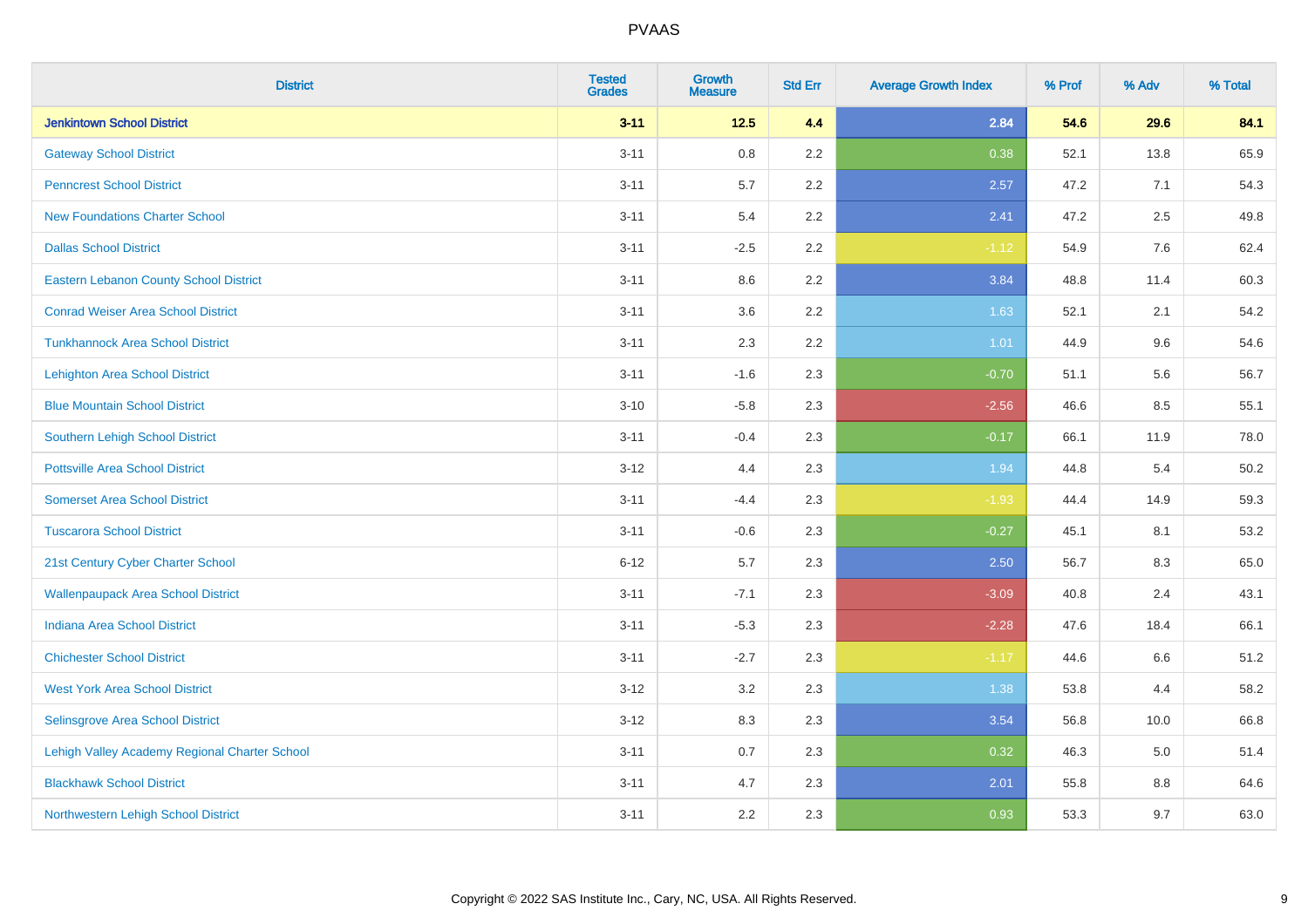| <b>District</b>                               | <b>Tested</b><br><b>Grades</b> | Growth<br><b>Measure</b> | <b>Std Err</b> | <b>Average Growth Index</b> | % Prof | % Adv   | % Total |
|-----------------------------------------------|--------------------------------|--------------------------|----------------|-----------------------------|--------|---------|---------|
| <b>Jenkintown School District</b>             | $3 - 11$                       | $12.5$                   | 4.4            | 2.84                        | 54.6   | 29.6    | 84.1    |
| <b>Crestwood School District</b>              | $3 - 11$                       | $-0.4$                   | 2.4            | $-0.17$                     | 57.4   | 17.0    | 74.4    |
| <b>Greensburg Salem School District</b>       | $3 - 11$                       | $-4.4$                   | 2.4            | $-1.88$                     | 47.6   | 4.9     | 52.4    |
| <b>Scranton School District</b>               | $3 - 12$                       | $-2.9$                   | 2.4            | $-1.22$                     | 45.6   | 3.6     | 49.1    |
| <b>Laurel Highlands School District</b>       | $3 - 11$                       | 4.3                      | 2.4            | 1.81                        | 44.9   | 9.6     | 54.5    |
| <b>Rose Tree Media School District</b>        | $3 - 10$                       | $-25.6$                  | 2.4            | $-10.76$                    | 54.8   | 6.4     | 61.2    |
| Octorara Area School District                 | $3 - 11$                       | 9.1                      | 2.4            | 3.82                        | 52.1   | 8.5     | 60.6    |
| <b>Wyoming Valley West School District</b>    | $3 - 11$                       | $-2.2$                   | 2.4            | $-0.91$                     | 49.4   | 3.0     | 52.4    |
| <b>Pottstown School District</b>              | $3 - 12$                       | $-4.0$                   | 2.4            | $-1.68$                     | 29.8   | 1.2     | 31.0    |
| <b>Hermitage School District</b>              | $3 - 12$                       | 3.8                      | 2.4            | 1.60                        | 57.5   | 9.3     | 66.8    |
| South Eastern School District                 | $3 - 11$                       | 0.9                      | 2.4            | 0.39                        | 54.8   | $6.6\,$ | 61.4    |
| <b>Bradford Area School District</b>          | $3 - 12$                       | $-9.3$                   | 2.4            | $-3.87$                     | 45.8   | 8.3     | 54.2    |
| <b>Wallingford-Swarthmore School District</b> | $3 - 10$                       | 0.9                      | 2.4            | 0.38                        | 64.4   | 22.7    | 87.1    |
| North Schuylkill School District              | $3 - 11$                       | $-1.0$                   | 2.4            | $-0.42$                     | 41.8   | 5.1     | 46.8    |
| <b>Mckeesport Area School District</b>        | $3 - 12$                       | 9.0                      | 2.4            | 3.72                        | 31.0   | 4.5     | 35.5    |
| <b>Donegal School District</b>                | $3-12$                         | 3.1                      | 2.4            | 1.29                        | 60.6   | 9.1     | 69.7    |
| <b>Grove City Area School District</b>        | $3 - 12$                       | 5.1                      | 2.4            | 2.09                        | 36.4   | 16.5    | 52.8    |
| <b>New Castle Area School District</b>        | $3-12$                         | $-6.4$                   | 2.4            | $-2.66$                     | 32.5   | 4.3     | 36.8    |
| <b>Wayne Highlands School District</b>        | $3 - 11$                       | 7.8                      | 2.4            | 3.23                        | 52.3   | 13.1    | 65.4    |
| Albert Gallatin Area School District          | $3 - 11$                       | $-0.8$                   | 2.4            | $-0.32$                     | 54.5   | 10.0    | 64.6    |
| <b>Marple Newtown School District</b>         | $3 - 11$                       | 2.0                      | 2.4            | 0.81                        | 57.6   | 12.8    | 70.4    |
| <b>Universal Audenried Charter School</b>     | $9 - 11$                       | $-5.8$                   | 2.4            | $-2.40$                     | 14.6   | 0.0     | 14.6    |
| <b>Ringgold School District</b>               | $3 - 11$                       | $-14.7$                  | 2.4            | $-6.04$                     | 41.5   | 7.9     | 49.4    |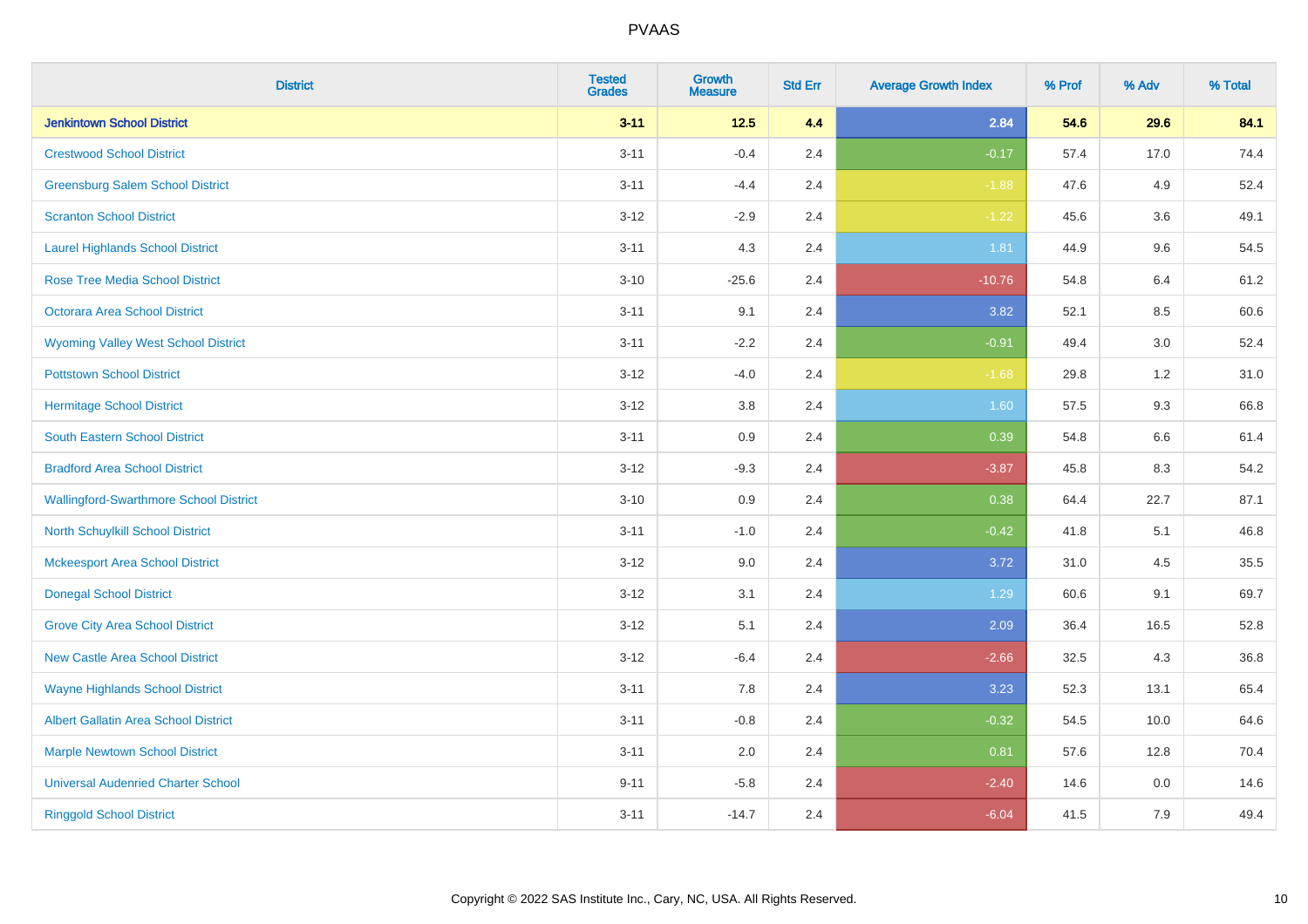| <b>District</b>                                                       | <b>Tested</b><br><b>Grades</b> | <b>Growth</b><br><b>Measure</b> | <b>Std Err</b> | <b>Average Growth Index</b> | % Prof | % Adv   | % Total |
|-----------------------------------------------------------------------|--------------------------------|---------------------------------|----------------|-----------------------------|--------|---------|---------|
| <b>Jenkintown School District</b>                                     | $3 - 11$                       | $12.5$                          | 4.4            | 2.84                        | 54.6   | 29.6    | 84.1    |
| <b>Valley View School District</b>                                    | $3 - 11$                       | 18.1                            | 2.4            | 7.42                        | 53.7   | 14.7    | 68.4    |
| <b>Central Valley School District</b>                                 | $3 - 10$                       | 4.8                             | 2.4            | 1.98                        | 56.9   | 9.0     | 65.9    |
| <b>Beaver Area School District</b>                                    | $3 - 10$                       | 4.7                             | 2.4            | 1.94                        | 57.4   | 16.8    | 74.2    |
| <b>Big Spring School District</b>                                     | $3 - 11$                       | $-9.8$                          | 2.4            | $-4.00$                     | 38.6   | 8.9     | 47.5    |
| <b>Elizabeth Forward School District</b>                              | $3 - 11$                       | $-8.4$                          | 2.4            | $-3.41$                     | 51.7   | 4.0     | 55.7    |
| Northern Lebanon School District                                      | $3 - 11$                       | 0.4                             | 2.5            | 0.15                        | 28.0   | $3.0\,$ | 31.0    |
| South Williamsport Area School District                               | $3 - 10$                       | $-5.7$                          | 2.5            | $-2.30$                     | 45.5   | 4.5     | 50.0    |
| Hamburg Area School District                                          | $3 - 11$                       | 8.9                             | 2.5            | 3.63                        | 43.5   | 8.2     | 51.7    |
| East Pennsboro Area School District                                   | $3 - 11$                       | $-4.2$                          | 2.5            | $-1.71$                     | 60.8   | 8.5     | 69.3    |
| <b>Littlestown Area School District</b>                               | $3 - 11$                       | 11.4                            | 2.5            | 4.62                        | 55.2   | 10.4    | 65.6    |
| <b>Saucon Valley School District</b>                                  | $3 - 11$                       | 14.7                            | 2.5            | 5.98                        | 48.7   | 20.2    | 69.0    |
| Esperanza Academy Charter School                                      | $4 - 11$                       | 4.0                             | 2.5            | 1.61                        | 32.4   | 0.7     | 33.1    |
| <b>Fort Leboeuf School District</b>                                   | $3 - 11$                       | 11.7                            | 2.5            | 4.73                        | 48.5   | 21.1    | 69.6    |
| <b>Milton Area School District</b>                                    | $3 - 11$                       | $-8.7$                          | 2.5            | $-3.52$                     | 45.4   | 6.9     | 52.3    |
| <b>Freeport Area School District</b>                                  | $3 - 10$                       | 9.7                             | 2.5            | 3.91                        | 57.5   | 17.8    | 75.3    |
| <b>Bucks County Technical High School</b>                             | $9 - 10$                       | $-12.0$                         | 2.5            | $-4.84$                     | 35.9   | 3.2     | 39.2    |
| Preparatory Charter School Of Mathematics, Science, Tech, And Careers | $9 - 10$                       | $-4.0$                          | 2.5            | $-1.59$                     | 15.0   | 0.0     | 15.0    |
| <b>Shikellamy School District</b>                                     | $3 - 10$                       | $-22.3$                         | 2.5            | $-8.92$                     | 33.3   | 6.1     | 39.5    |
| <b>West Perry School District</b>                                     | $3 - 11$                       | 12.5                            | 2.5            | 4.99                        | 56.6   | 8.4     | 65.0    |
| <b>Tyrone Area School District</b>                                    | $3 - 12$                       | 19.7                            | 2.5            | 7.87                        | 60.4   | 16.7    | 77.1    |
| Mifflinburg Area School District                                      | $3 - 11$                       | $-15.8$                         | 2.5            | $-6.30$                     | 42.4   | 4.0     | 46.4    |
| <b>Collegium Charter School</b>                                       | $3 - 10$                       | 5.9                             | 2.5            | 2.33                        | 38.1   | 7.9     | 46.0    |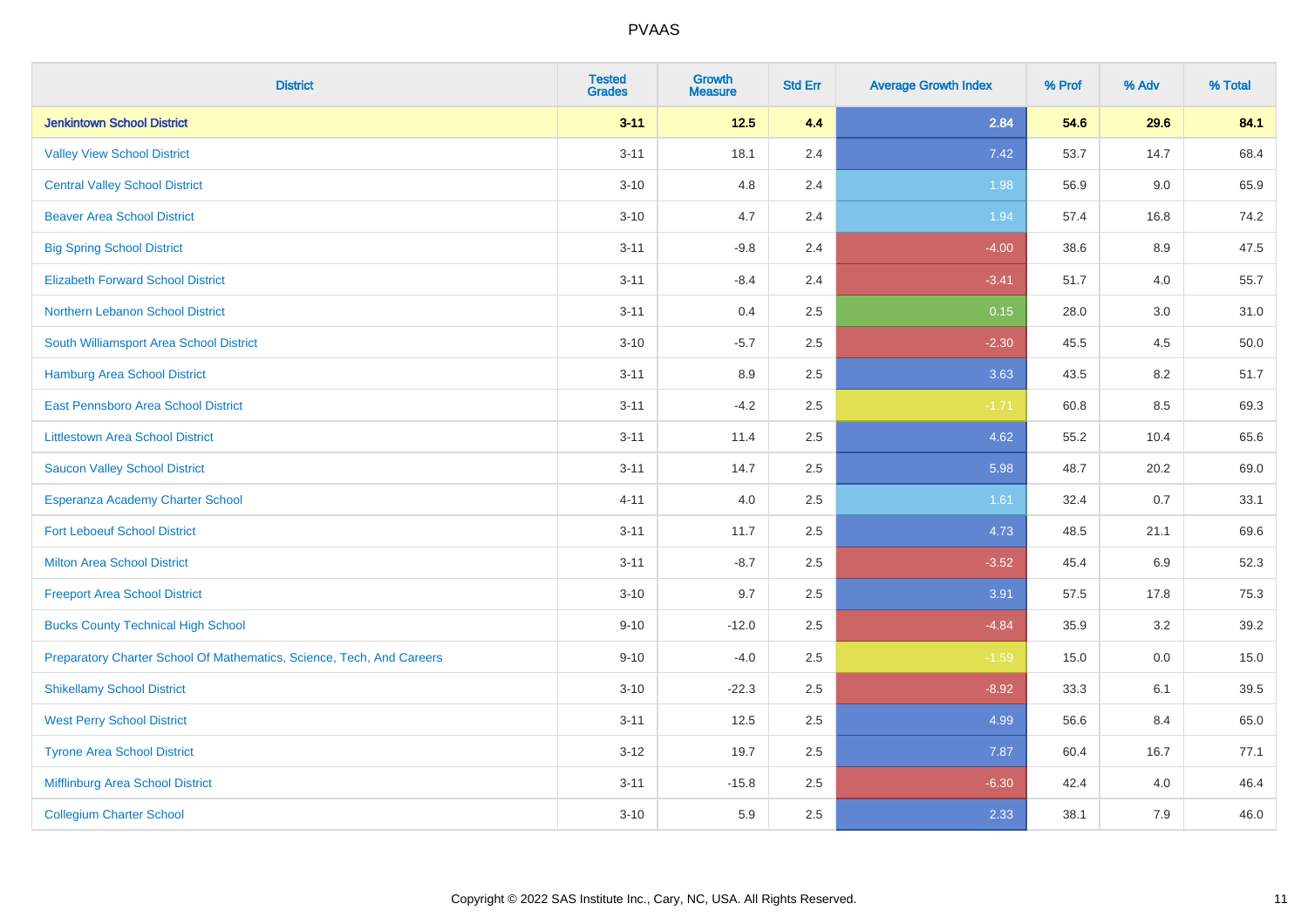| <b>District</b>                                    | <b>Tested</b><br><b>Grades</b> | <b>Growth</b><br><b>Measure</b> | <b>Std Err</b> | <b>Average Growth Index</b> | % Prof | % Adv | % Total |
|----------------------------------------------------|--------------------------------|---------------------------------|----------------|-----------------------------|--------|-------|---------|
| <b>Jenkintown School District</b>                  | $3 - 11$                       | $12.5$                          | 4.4            | 2.84                        | 54.6   | 29.6  | 84.1    |
| South Butler County School District                | $3 - 10$                       | 3.9                             | 2.5            | 1.54                        | 53.1   | 16.6  | 69.7    |
| <b>Schuylkill Valley School District</b>           | $3 - 11$                       | 1.4                             | 2.5            | 0.56                        | 55.1   | 10.2  | 65.3    |
| <b>Athens Area School District</b>                 | $3 - 11$                       | 1.6                             | 2.5            | 0.64                        | 46.9   | 7.6   | 54.5    |
| <b>Tamaqua Area School District</b>                | $3 - 12$                       | $-8.2$                          | 2.5            | $-3.24$                     | 44.5   | 1.9   | 46.4    |
| <b>Slippery Rock Area School District</b>          | $3 - 11$                       | $-6.3$                          | 2.5            | $-2.51$                     | 56.2   | 9.5   | 65.7    |
| <b>Central Cambria School District</b>             | $3 - 11$                       | $3.0\,$                         | 2.5            | 1.17                        | 56.2   | 9.7   | 66.0    |
| <b>Spring Cove School District</b>                 | $3 - 11$                       | 3.4                             | 2.5            | 1.33                        | 47.8   | 12.7  | 60.4    |
| <b>Lincoln Park Performing Arts Charter School</b> | $7 - 11$                       | 3.6                             | 2.5            | 1.42                        | 59.6   | 14.7  | 74.3    |
| <b>Montoursville Area School District</b>          | $3 - 12$                       | 10.8                            | 2.5            | 4.24                        | 44.6   | 20.1  | 64.8    |
| <b>Jersey Shore Area School District</b>           | $3 - 11$                       | 0.5                             | 2.6            | 0.21                        | 47.1   | 9.2   | 56.2    |
| <b>Agora Cyber Charter School</b>                  | $3 - 11$                       | 5.8                             | 2.6            | 2.28                        | 42.8   | 6.6   | 49.4    |
| Saint Marys Area School District                   | $3 - 11$                       | 7.8                             | 2.6            | 3.04                        | 57.0   | 8.2   | 65.2    |
| <b>Penn Hills School District</b>                  | $3 - 11$                       | $-7.6$                          | 2.6            | $-2.94$                     | 33.1   | 0.7   | 33.8    |
| <b>Greater Johnstown School District</b>           | $3 - 11$                       | $-3.1$                          | 2.6            | $-1.19$                     | 26.1   | 0.0   | 26.1    |
| <b>Dauphin County Technical School</b>             | $9 - 11$                       | $-45.5$                         | 2.6            | $-17.72$                    | 14.4   | 2.5   | 16.9    |
| <b>Conneaut School District</b>                    | $3 - 12$                       | $-7.5$                          | 2.6            | $-2.91$                     | 38.4   | 7.4   | 45.8    |
| Middletown Area School District                    | $3 - 11$                       | $-5.3$                          | 2.6            | $-2.05$                     | 46.4   | 5.3   | 51.7    |
| <b>Eastern York School District</b>                | $3 - 11$                       | 9.6                             | 2.6            | 3.71                        | 56.3   | 12.6  | 68.9    |
| <b>Berwick Area School District</b>                | $3 - 11$                       | $-9.3$                          | 2.6            | $-3.59$                     | 42.1   | 5.5   | 47.6    |
| <b>Mount Pleasant Area School District</b>         | $3 - 11$                       | $-5.0$                          | 2.6            | $-1.93$                     | 52.6   | 0.0   | 52.6    |
| <b>Wyomissing Area School District</b>             | $3 - 12$                       | 0.8                             | 2.6            | 0.33                        | 55.7   | 17.6  | 73.3    |
| <b>Lewisburg Area School District</b>              | $3 - 11$                       | $-2.7$                          | 2.6            | $-1.03$                     | 57.0   | 18.5  | 75.6    |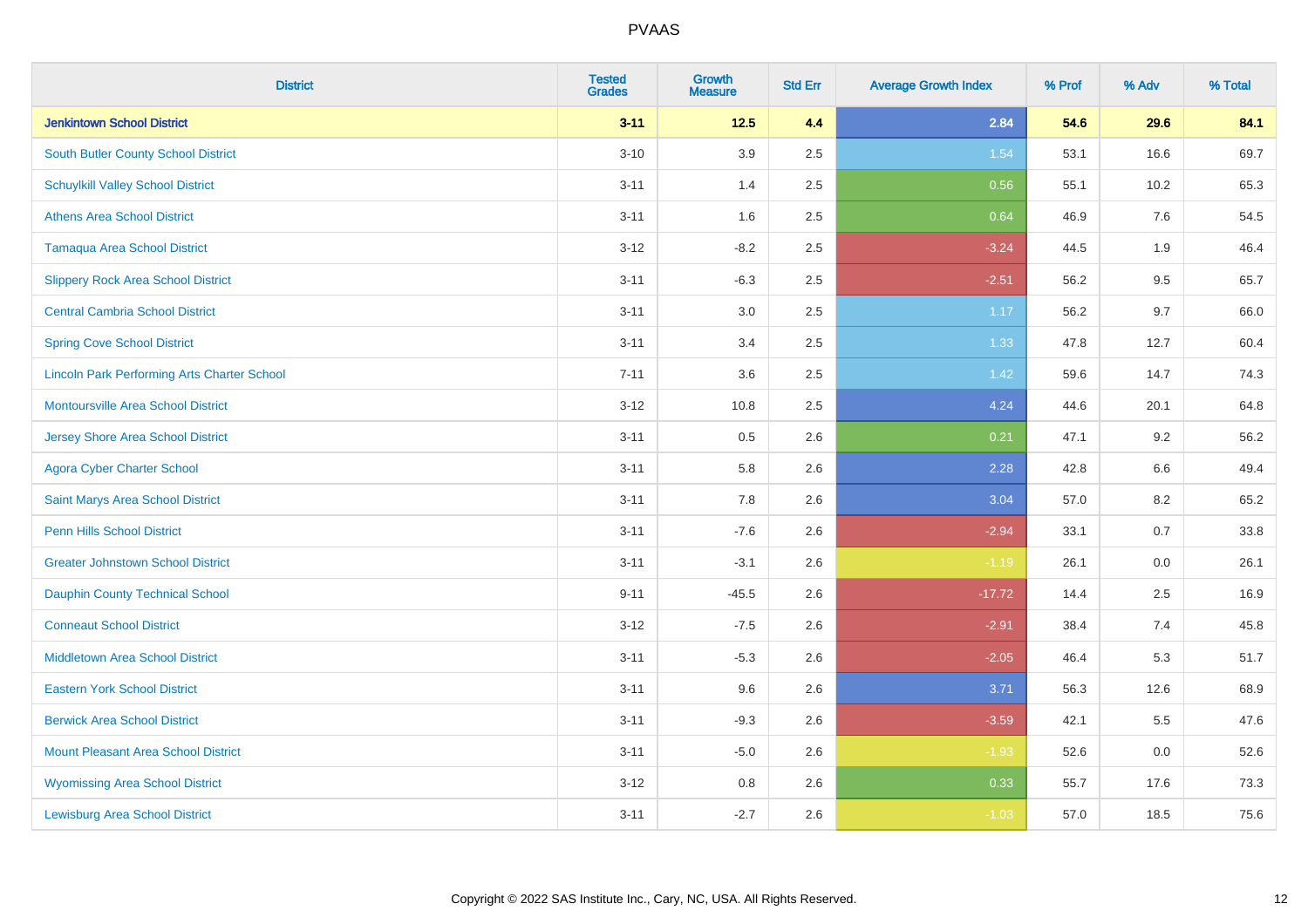| <b>District</b>                                | <b>Tested</b><br><b>Grades</b> | <b>Growth</b><br><b>Measure</b> | <b>Std Err</b> | <b>Average Growth Index</b> | % Prof | % Adv | % Total |
|------------------------------------------------|--------------------------------|---------------------------------|----------------|-----------------------------|--------|-------|---------|
| <b>Jenkintown School District</b>              | $3 - 11$                       | $12.5$                          | 4.4            | 2.84                        | 54.6   | 29.6  | 84.1    |
| <b>Central Columbia School District</b>        | $3 - 12$                       | $-4.8$                          | 2.6            | $-1.86$                     | 53.7   | 14.8  | 68.5    |
| <b>Wilson Area School District</b>             | $3 - 11$                       | 6.0                             | 2.6            | 2.30                        | 48.7   | 8.5   | 57.2    |
| <b>Fairview School District</b>                | $3 - 11$                       | 3.4                             | 2.6            | 1.32                        | 57.2   | 17.6  | 74.8    |
| Lehigh Valley Charter High School For The Arts | $9 - 10$                       | 7.3                             | 2.6            | 2.82                        | 62.3   | 18.2  | 80.5    |
| <b>Wyoming Area School District</b>            | $3 - 10$                       | $-1.3$                          | 2.6            | $-0.50$                     | 53.8   | 10.8  | 64.6    |
| <b>Quaker Valley School District</b>           | $3 - 11$                       | $-2.8$                          | 2.6            | $-1.08$                     | 55.2   | 13.2  | 68.4    |
| <b>Sharon City School District</b>             | $3 - 11$                       | 4.9                             | 2.6            | 1.87                        | 48.2   | 5.3   | 53.4    |
| <b>Mcguffey School District</b>                | $3 - 11$                       | 2.1                             | 2.6            | 0.81                        | 57.7   | 3.1   | 60.8    |
| <b>Corry Area School District</b>              | $3 - 11$                       | $-5.3$                          | 2.6            | $-2.03$                     | 38.5   | 6.0   | 44.5    |
| <b>Woodland Hills School District</b>          | $3 - 12$                       | 3.2                             | 2.6            | 1.22                        | 31.4   | 3.6   | 35.0    |
| Ambridge Area School District                  | $3-12$                         | 9.1                             | 2.6            | 3.46                        | 50.4   | 10.7  | 61.1    |
| <b>Bedford Area School District</b>            | $3 - 11$                       | 2.5                             | 2.6            | 0.93                        | 48.5   | 10.0  | 58.5    |
| <b>Clearfield Area School District</b>         | $3 - 10$                       | $-9.4$                          | 2.6            | $-3.56$                     | 43.0   | 3.1   | 46.1    |
| <b>Keystone Oaks School District</b>           | $3 - 11$                       | 5.5                             | 2.6            | 2.07                        | 53.2   | 12.1  | 65.4    |
| <b>Danville Area School District</b>           | $3 - 11$                       | 0.4                             | 2.6            | 0.15                        | 57.4   | 18.4  | 75.7    |
| Oil City Area School District                  | $3 - 11$                       | $-2.9$                          | 2.6            | $-1.08$                     | 44.4   | 5.8   | 50.2    |
| <b>Belle Vernon Area School District</b>       | $3 - 11$                       | 6.5                             | 2.6            | 2.44                        | 55.6   | 11.1  | 66.7    |
| <b>Titusville Area School District</b>         | $3 - 11$                       | $-13.2$                         | 2.6            | $-4.99$                     | 43.2   | 4.8   | 48.0    |
| <b>Harbor Creek School District</b>            | $3 - 11$                       | $-7.1$                          | 2.7            | $-2.67$                     | 48.8   | 15.2  | 64.0    |
| <b>City CHS</b>                                | $10 - 11$                      | 13.6                            | 2.7            | 5.12                        | 45.8   | 3.0   | 48.8    |
| Pen Argyl Area School District                 | $3 - 12$                       | 9.2                             | 2.7            | 3.46                        | 50.0   | 12.6  | 62.6    |
| <b>Forest Hills School District</b>            | $3 - 11$                       | $-7.3$                          | 2.7            | $-2.74$                     | 41.1   | 13.7  | 54.8    |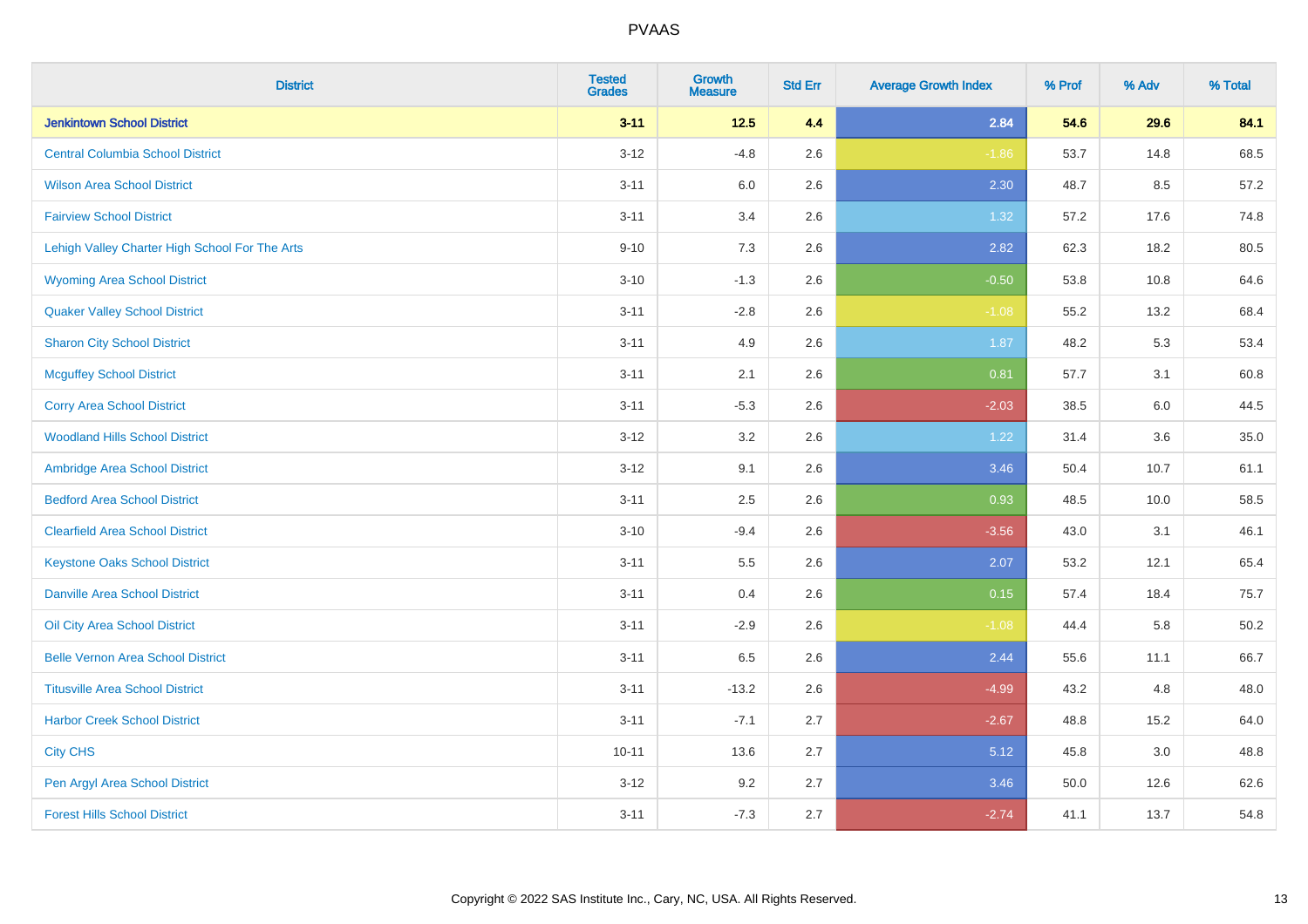| <b>District</b>                                  | <b>Tested</b><br><b>Grades</b> | <b>Growth</b><br><b>Measure</b> | <b>Std Err</b> | <b>Average Growth Index</b> | % Prof | % Adv | % Total |
|--------------------------------------------------|--------------------------------|---------------------------------|----------------|-----------------------------|--------|-------|---------|
| <b>Jenkintown School District</b>                | $3 - 11$                       | $12.5$                          | 4.4            | 2.84                        | 54.6   | 29.6  | 84.1    |
| Jim Thorpe Area School District                  | $3 - 11$                       | $-5.8$                          | 2.7            | $-2.19$                     | 33.3   | 7.4   | 40.7    |
| <b>South Park School District</b>                | $3 - 11$                       | $-11.3$                         | 2.7            | $-4.23$                     | 53.5   | 13.7  | 67.3    |
| Penn Cambria School District                     | $3 - 11$                       | $-0.0$                          | 2.7            | $-0.01$                     | 61.5   | 7.7   | 69.2    |
| <b>Highlands School District</b>                 | $3 - 11$                       | $-7.4$                          | 2.7            | $-2.76$                     | 44.4   | 3.7   | 48.2    |
| Susquehanna Township School District             | $3 - 12$                       | $-5.8$                          | 2.7            | $-2.17$                     | 36.0   | 5.6   | 41.6    |
| <b>Deer Lakes School District</b>                | $3 - 11$                       | 17.0                            | 2.7            | 6.32                        | 61.5   | 16.4  | 77.9    |
| <b>Hopewell Area School District</b>             | $3 - 11$                       | 2.6                             | 2.7            | 0.97                        | 58.4   | 4.0   | 62.4    |
| <b>Wattsburg Area School District</b>            | $3 - 11$                       | 6.5                             | 2.7            | 2.43                        | 42.7   | 7.6   | 50.3    |
| Southern Tioga School District                   | $3 - 11$                       | $-11.5$                         | 2.7            | $-4.25$                     | 47.8   | 6.4   | 54.3    |
| <b>Brandywine Heights Area School District</b>   | $3 - 11$                       | $-4.9$                          | 2.7            | $-1.81$                     | 49.2   | 8.2   | 57.4    |
| <b>East Lycoming School District</b>             | $3 - 11$                       | $-6.0$                          | 2.7            | $-2.24$                     | 48.3   | 4.2   | 52.5    |
| <b>Annville-Cleona School District</b>           | $3 - 12$                       | $-12.1$                         | 2.7            | $-4.46$                     | 34.9   | 7.8   | 42.6    |
| <b>Midd-West School District</b>                 | $3 - 11$                       | 10.3                            | 2.7            | 3.80                        | 58.0   | 13.4  | 71.4    |
| Community Academy Of Philadelphia Charter School | $3 - 11$                       | 5.8                             | 2.7            | 2.12                        | 26.7   | 0.9   | 27.6    |
| <b>MaST Community Charter School</b>             | $3 - 10$                       | $-4.1$                          | 2.7            | $-1.52$                     | 44.0   | 9.5   | 53.4    |
| <b>Chester-Upland School District</b>            | $3 - 11$                       | $-0.3$                          | 2.7            | $-0.09$                     | 13.8   | 0.8   | 14.6    |
| <b>Yough School District</b>                     | $3 - 10$                       | $-6.6$                          | 2.7            | $-2.43$                     | 50.8   | 4.0   | 54.8    |
| Huntingdon Area School District                  | $3 - 11$                       | $-2.0$                          | 2.7            | $-0.72$                     | 36.8   | 10.3  | 47.0    |
| Northern Lehigh School District                  | $3-12$                         | $-10.4$                         | 2.7            | $-3.82$                     | 28.0   | 9.3   | 37.3    |
| <b>Lake-Lehman School District</b>               | $3 - 11$                       | 10.8                            | 2.7            | 3.93                        | 55.3   | 7.9   | 63.2    |
| <b>Bald Eagle Area School District</b>           | $3 - 11$                       | $-2.1$                          | 2.7            | $-0.75$                     | 48.4   | 9.4   | 57.7    |
| <b>Girard School District</b>                    | $3 - 11$                       | $-0.6$                          | 2.7            | $-0.22$                     | 53.9   | 15.6  | 69.6    |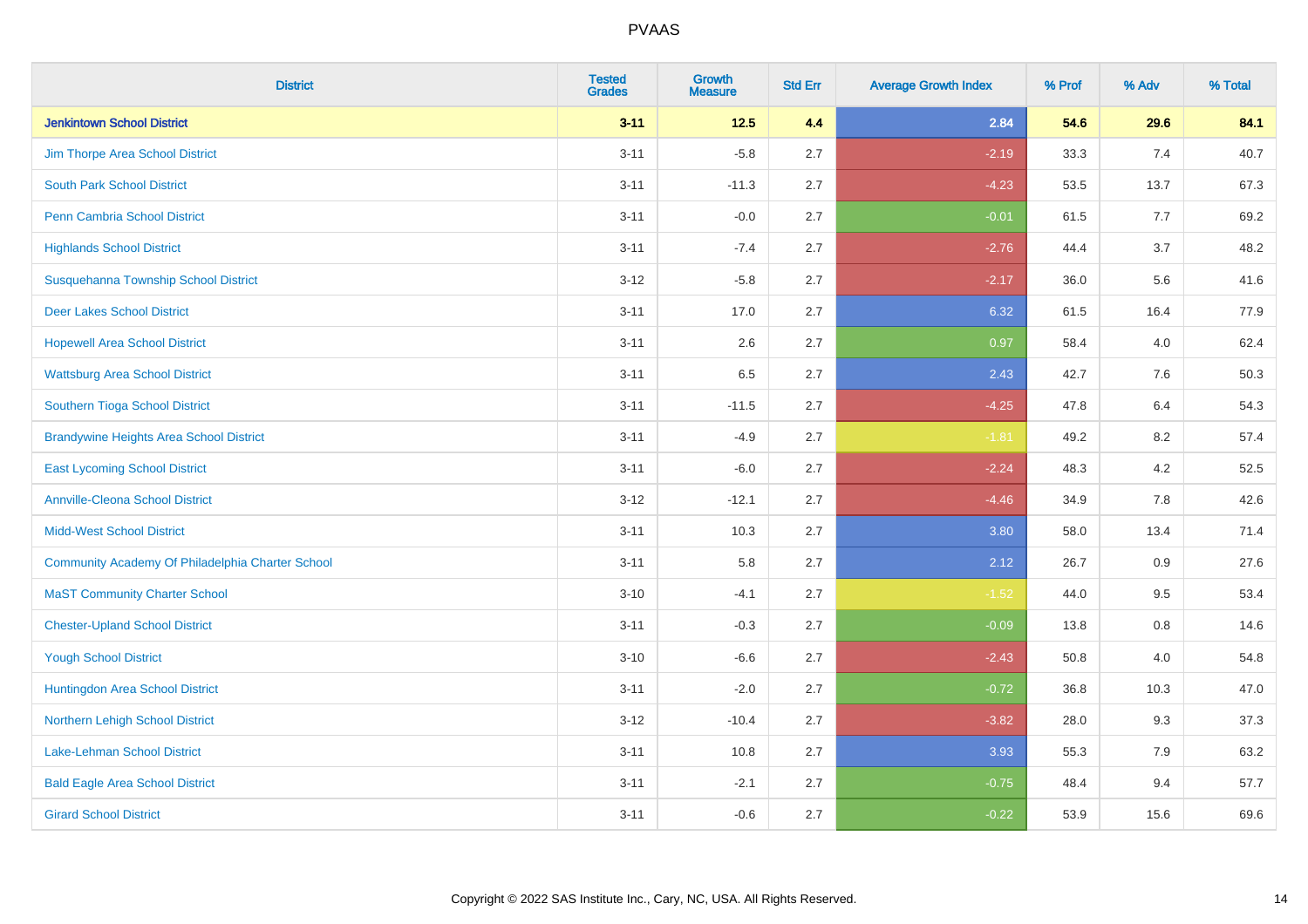| <b>District</b>                               | <b>Tested</b><br><b>Grades</b> | <b>Growth</b><br><b>Measure</b> | <b>Std Err</b> | <b>Average Growth Index</b> | % Prof | % Adv | % Total |
|-----------------------------------------------|--------------------------------|---------------------------------|----------------|-----------------------------|--------|-------|---------|
| <b>Jenkintown School District</b>             | $3 - 11$                       | $12.5$                          | 4.4            | 2.84                        | 54.6   | 29.6  | 84.1    |
| <b>Oley Valley School District</b>            | $3 - 11$                       | $-0.4$                          | 2.8            | $-0.15$                     | 43.1   | 12.9  | 56.0    |
| <b>Washington School District</b>             | $3 - 11$                       | $-4.9$                          | 2.8            | $-1.76$                     | 30.1   | 2.4   | 32.5    |
| <b>Towanda Area School District</b>           | $3 - 11$                       | 4.0                             | 2.8            | 1.44                        | 39.4   | 6.6   | 46.0    |
| <b>Greater Nanticoke Area School District</b> | $3 - 12$                       | 11.2                            | 2.8            | 4.01                        | 38.0   | 12.4  | 50.4    |
| <b>Susquenita School District</b>             | $3 - 11$                       | $-0.1$                          | 2.8            | $-0.01$                     | 47.7   | 10.1  | 57.8    |
| <b>Lakeland School District</b>               | $3 - 11$                       | 1.1                             | 2.8            | 0.38                        | 48.6   | 3.7   | 52.3    |
| <b>Westmont Hilltop School District</b>       | $3 - 11$                       | $-4.0$                          | 2.8            | $-1.40$                     | 36.3   | 13.3  | 49.6    |
| <b>Derry Area School District</b>             | $3 - 11$                       | 13.2                            | 2.8            | 4.69                        | 60.0   | 12.5  | 72.5    |
| <b>Central Greene School District</b>         | $3 - 11$                       | $-1.6$                          | 2.8            | $-0.55$                     | 54.2   | 2.8   | 57.0    |
| Northern Tioga School District                | $3 - 12$                       | $-7.5$                          | 2.8            | $-2.64$                     | 54.0   | 1.2   | 55.2    |
| <b>Franklin Area School District</b>          | $3 - 11$                       | 6.6                             | 2.8            | 2.34                        | 48.2   | 4.5   | 52.7    |
| <b>Palisades School District</b>              | $3 - 11$                       | $-8.7$                          | 2.8            | $-3.06$                     | 53.8   | 6.7   | 60.5    |
| <b>Hanover Public School District</b>         | $3 - 11$                       | $5.2\,$                         | 2.8            | 1.83                        | 52.2   | 14.4  | 66.7    |
| <b>Loyalsock Township School District</b>     | $3-12$                         | 4.2                             | 2.8            | 1.47                        | 54.3   | 2.1   | 56.4    |
| <b>Tulpehocken Area School District</b>       | $3 - 12$                       | $-13.7$                         | 2.8            | $-4.81$                     | 36.7   | 2.8   | 39.4    |
| <b>Bermudian Springs School District</b>      | $3 - 11$                       | $-5.5$                          | 2.9            | $-1.94$                     | 56.4   | 6.8   | 63.2    |
| <b>Greenville Area School District</b>        | $3 - 11$                       | 0.7                             | 2.9            | 0.26                        | 53.4   | 6.9   | 60.3    |
| <b>Tech Freire Charter School</b>             | $9 - 11$                       | 9.3                             | 2.9            | 3.26                        | 18.0   | 1.1   | 19.1    |
| <b>Richland School District</b>               | $3 - 11$                       | 6.7                             | 2.9            | 2.33                        | 62.2   | 19.2  | 81.4    |
| <b>Avon Grove Charter School</b>              | $3 - 11$                       | 9.0                             | 2.9            | 3.13                        | 58.8   | 16.7  | 75.5    |
| <b>Upper Adams School District</b>            | $3 - 11$                       | 1.3                             | 2.9            | 0.47                        | 55.2   | 8.6   | 63.8    |
| <b>General Mclane School District</b>         | $3 - 11$                       | 3.1                             | 2.9            | 1.07                        | 62.3   | 4.9   | 67.2    |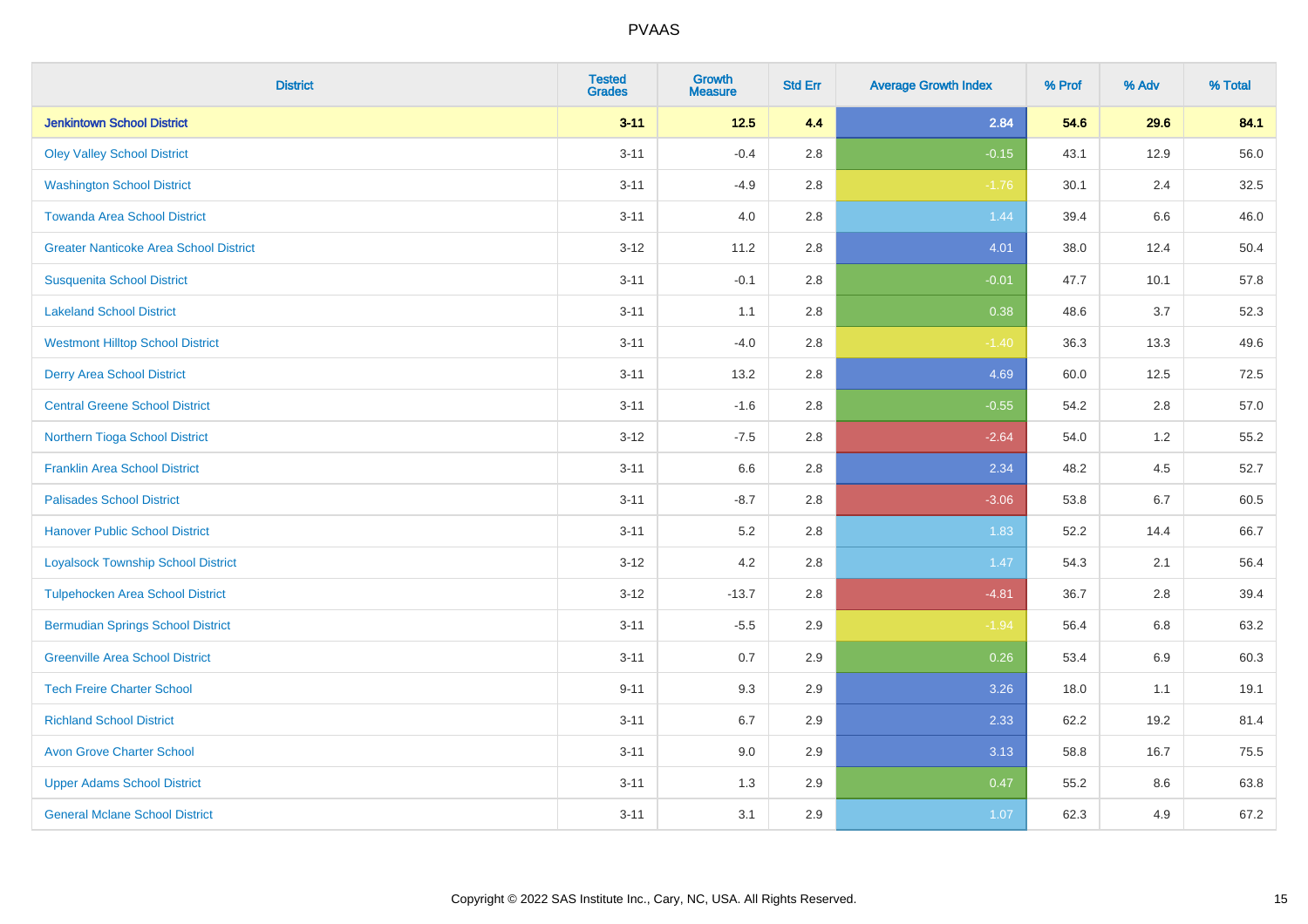| <b>District</b>                                    | <b>Tested</b><br><b>Grades</b> | <b>Growth</b><br><b>Measure</b> | <b>Std Err</b> | <b>Average Growth Index</b> | % Prof | % Adv   | % Total |
|----------------------------------------------------|--------------------------------|---------------------------------|----------------|-----------------------------|--------|---------|---------|
| <b>Jenkintown School District</b>                  | $3 - 11$                       | $12.5$                          | 4.4            | 2.84                        | 54.6   | 29.6    | 84.1    |
| <b>Punxsutawney Area School District</b>           | $3 - 11$                       | 4.2                             | 2.9            | 1.45                        | 55.0   | $5.5\,$ | 60.6    |
| Philadelphia Electrical & Tech Charter High School | $10 - 10$                      | $-0.5$                          | 2.9            | $-0.15$                     | 8.8    | 0.0     | 8.8     |
| <b>Western Wayne School District</b>               | $3 - 11$                       | 5.6                             | 2.9            | 1.93                        | 41.3   | 17.4    | 58.7    |
| <b>Pine Grove Area School District</b>             | $3 - 11$                       | $-7.7$                          | 2.9            | $-2.66$                     | 42.3   | 7.7     | 50.0    |
| <b>West Mifflin Area School District</b>           | $3 - 12$                       | $-12.3$                         | 2.9            | $-4.22$                     | 39.7   | 10.3    | 50.0    |
| <b>Neshannock Township School District</b>         | $3 - 10$                       | $-9.7$                          | 2.9            | $-3.34$                     | 62.4   | 5.6     | 67.9    |
| <b>Penns Valley Area School District</b>           | $3 - 12$                       | 14.0                            | 2.9            | 4.80                        | 41.9   | 23.1    | 65.0    |
| Philadelphia Academy Charter School                | $3 - 11$                       | $-8.9$                          | 2.9            | $-3.04$                     | 50.5   | 2.9     | 53.4    |
| <b>Chestnut Ridge School District</b>              | $3 - 12$                       | $-3.4$                          | 2.9            | $-1.17$                     | 46.6   | 5.8     | 52.4    |
| New Hope-Solebury School District                  | $3 - 11$                       | 7.5                             | 2.9            | 2.57                        | 68.2   | 22.7    | 90.9    |
| <b>Dunmore School District</b>                     | $3 - 11$                       | $-7.7$                          | 2.9            | $-2.62$                     | 34.0   | 7.2     | 41.2    |
| Karns City Area School District                    | $3 - 11$                       | $-6.0$                          | 2.9            | $-2.03$                     | 53.1   | $8.3\,$ | 61.5    |
| <b>Mid Valley School District</b>                  | $3 - 10$                       | $-1.7$                          | 3.0            | $-0.55$                     | 45.1   | $7.8\,$ | 52.9    |
| <b>Riverside School District</b>                   | $3 - 11$                       | $-3.2$                          | 3.0            | $-1.09$                     | 43.0   | 9.0     | 52.0    |
| Southern Columbia Area School District             | $3 - 11$                       | $-14.6$                         | 3.0            | $-4.92$                     | 55.0   | 4.0     | 59.0    |
| <b>Camp Hill School District</b>                   | $3 - 12$                       | 2.3                             | 3.0            | 0.78                        | 53.6   | 17.5    | 71.1    |
| <b>Charleroi School District</b>                   | $3 - 11$                       | $-2.6$                          | 3.0            | $-0.86$                     | 55.7   | 7.4     | 63.1    |
| <b>Freedom Area School District</b>                | $3 - 11$                       | $-7.1$                          | 3.0            | $-2.37$                     | 43.8   | 4.2     | 47.9    |
| <b>Palmerton Area School District</b>              | $3 - 11$                       | $-1.2$                          | 3.0            | $-0.39$                     | 57.4   | 5.0     | 62.4    |
| <b>Columbia-Montour AVTS</b>                       | $9 - 10$                       | $-12.5$                         | 3.0            | $-4.16$                     | 22.3   | 0.6     | 22.9    |
| <b>Blairsville-Saltsburg School District</b>       | $3 - 11$                       | $-8.0$                          | 3.0            | $-2.68$                     | 37.3   | 7.0     | 44.3    |
| <b>Iroquois School District</b>                    | $3 - 11$                       | 13.1                            | 3.0            | 4.35                        | 48.2   | 7.8     | 56.0    |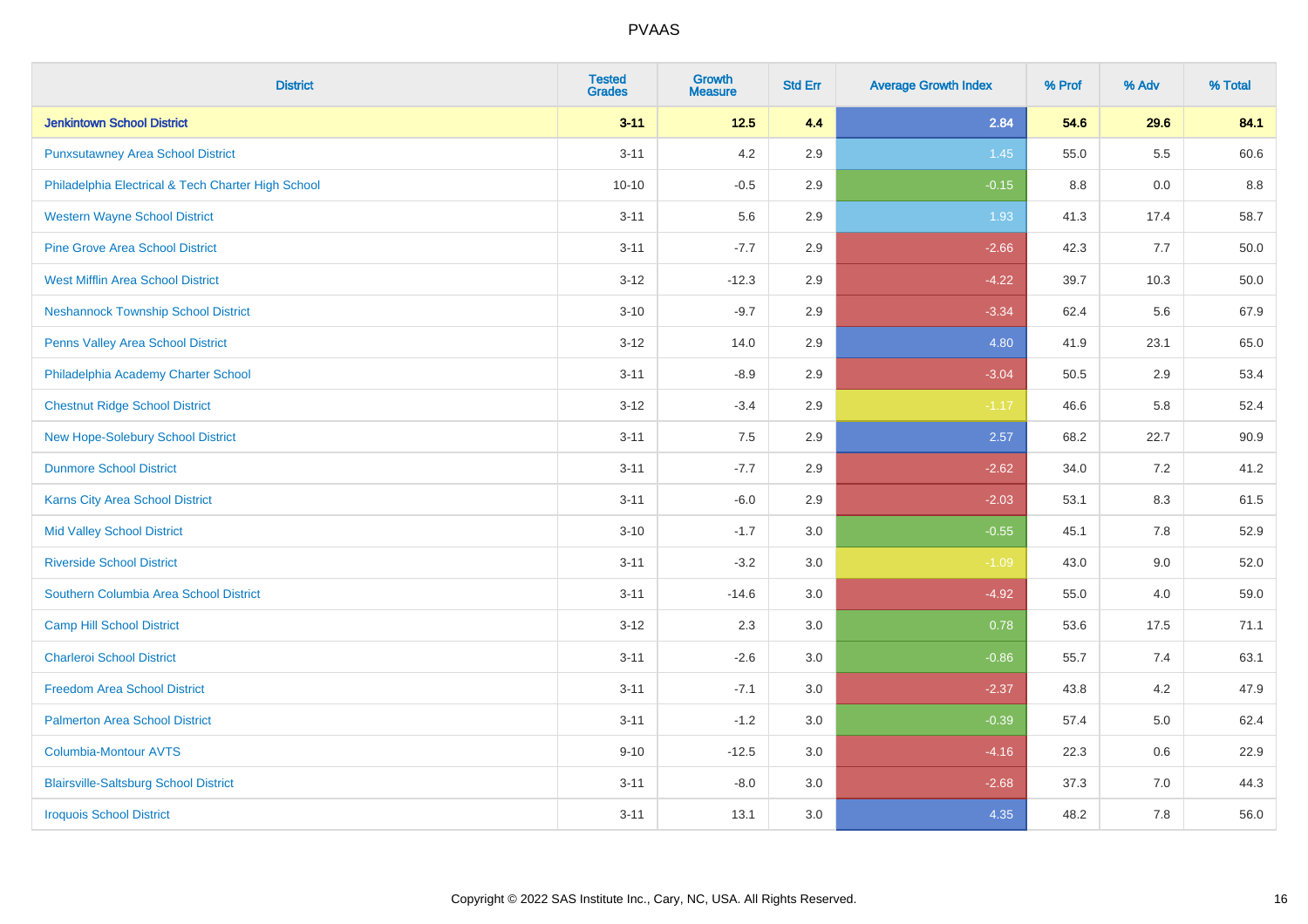| <b>District</b>                                | <b>Tested</b><br><b>Grades</b> | <b>Growth</b><br><b>Measure</b> | <b>Std Err</b> | <b>Average Growth Index</b> | % Prof | % Adv | % Total |
|------------------------------------------------|--------------------------------|---------------------------------|----------------|-----------------------------|--------|-------|---------|
| <b>Jenkintown School District</b>              | $3 - 11$                       | $12.5$                          | 4.4            | 2.84                        | 54.6   | 29.6  | 84.1    |
| Catasaugua Area School District                | $3 - 12$                       | $-12.1$                         | 3.0            | $-4.00$                     | 36.8   | 7.6   | 44.3    |
| <b>Wellsboro Area School District</b>          | $3 - 11$                       | $-12.4$                         | 3.0            | $-4.11$                     | 49.2   | 11.9  | 61.1    |
| <b>Wilmington Area School District</b>         | $3 - 11$                       | 7.5                             | 3.0            | 2.48                        | 55.1   | 5.1   | 60.2    |
| <b>Bloomsburg Area School District</b>         | $3 - 10$                       | 0.7                             | 3.0            | 0.23                        | 55.9   | 11.8  | 67.6    |
| <b>Riverside Beaver County School District</b> | $3 - 11$                       | $-14.0$                         | 3.0            | $-4.64$                     | 49.4   | 8.8   | 58.2    |
| <b>Montrose Area School District</b>           | $3 - 10$                       | $-5.5$                          | 3.0            | $-1.82$                     | 46.7   | 5.4   | 52.2    |
| <b>Cranberry Area School District</b>          | $3 - 12$                       | 9.2                             | 3.0            | 3.04                        | 47.5   | 10.2  | 57.6    |
| <b>Brookville Area School District</b>         | $3 - 11$                       | 6.9                             | 3.0            | 2.30                        | 55.2   | 15.6  | 70.8    |
| <b>Warrior Run School District</b>             | $3 - 11$                       | 4.6                             | 3.0            | 1.51                        | 40.9   | 8.1   | 49.0    |
| <b>Forest City Regional School District</b>    | $3 - 12$                       | $-6.0$                          | 3.0            | $-1.96$                     | 44.1   | 0.0   | 44.1    |
| <b>Tacony Academy Charter School</b>           | $3 - 11$                       | $-14.7$                         | 3.0            | $-4.82$                     | 22.4   | 1.8   | 24.1    |
| Perseus House Charter School Of Excellence     | $6 - 11$                       | $-5.2$                          | 3.0            | $-1.72$                     | 16.5   | 0.0   | 16.5    |
| Mastery Charter School - Shoemaker Campus      | $7 - 10$                       | 4.1                             | 3.0            | 1.34                        | 20.9   | 3.3   | 24.2    |
| <b>Brentwood Borough School District</b>       | $3 - 11$                       | $-5.3$                          | 3.0            | $-1.72$                     | 52.0   | 6.1   | 58.2    |
| <b>Burrell School District</b>                 | $3 - 11$                       | 4.5                             | 3.1            | 1.48                        | 58.5   | 13.8  | 72.3    |
| <b>North East School District</b>              | $3 - 11$                       | $-9.3$                          | 3.1            | $-3.02$                     | 62.6   | 14.4  | 77.0    |
| <b>Mohawk Area School District</b>             | $3 - 11$                       | $-7.5$                          | 3.1            | $-2.45$                     | 49.4   | 11.0  | 60.4    |
| <b>Mount Carmel Area School District</b>       | $3 - 11$                       | $-0.6$                          | 3.1            | $-0.18$                     | 45.3   | 2.1   | 47.4    |
| <b>Ligonier Valley School District</b>         | $3 - 11$                       | 4.2                             | 3.1            | 1.34                        | 59.1   | 10.3  | 69.5    |
| <b>Unionville-Chadds Ford School District</b>  | $3 - 11$                       | 17.1                            | 3.1            | 5.51                        | 68.1   | 13.2  | 81.3    |
| <b>Mount Union Area School District</b>        | $3 - 10$                       | $-6.1$                          | 3.1            | $-1.97$                     | 32.2   | 3.4   | 35.6    |
| <b>Marion Center Area School District</b>      | $3 - 10$                       | $-12.0$                         | 3.1            | $-3.87$                     | 33.7   | 1.1   | 34.8    |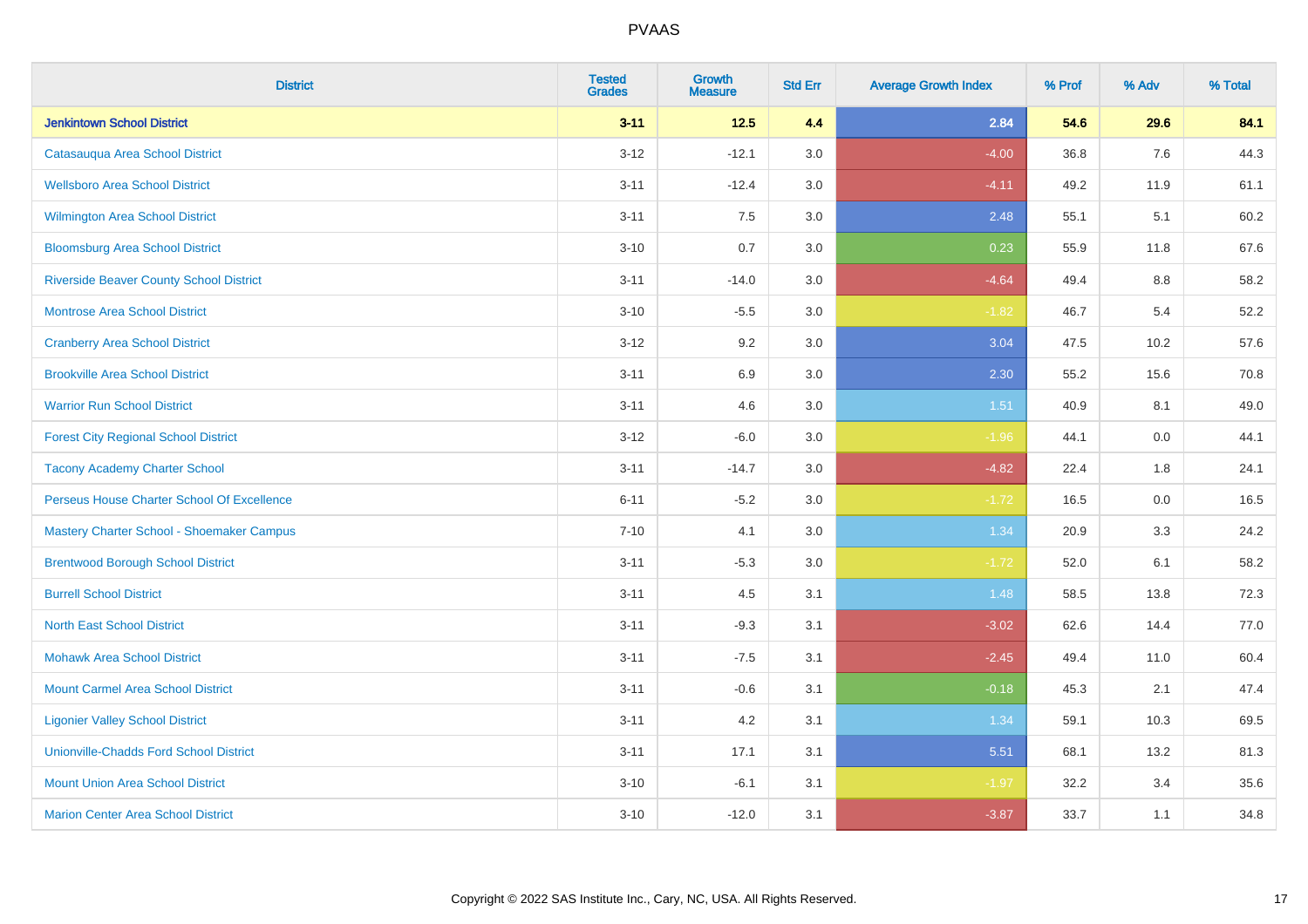| <b>District</b>                                   | <b>Tested</b><br><b>Grades</b> | Growth<br><b>Measure</b> | <b>Std Err</b> | <b>Average Growth Index</b> | % Prof | % Adv   | % Total |
|---------------------------------------------------|--------------------------------|--------------------------|----------------|-----------------------------|--------|---------|---------|
| <b>Jenkintown School District</b>                 | $3 - 11$                       | $12.5$                   | 4.4            | 2.84                        | 54.6   | 29.6    | 84.1    |
| <b>Laurel School District</b>                     | $3 - 11$                       | 1.8                      | 3.1            | 0.59                        | 70.1   | 2.3     | 72.4    |
| Cambria Heights School District                   | $3 - 10$                       | $-4.1$                   | 3.1            | $-1.32$                     | 51.0   | 6.0     | 57.0    |
| <b>Executive Education Academy Charter School</b> | $3 - 10$                       | $-6.5$                   | 3.1            | $-2.08$                     | 23.7   | $2.2\,$ | 25.8    |
| <b>Avonworth School District</b>                  | $3 - 10$                       | $-12.6$                  | 3.1            | $-4.01$                     | 59.8   | 4.6     | 64.4    |
| <b>New Brighton Area School District</b>          | $3 - 11$                       | 4.6                      | 3.1            | 1.47                        | 60.9   | 5.8     | 66.7    |
| Schuylkill Haven Area School District             | $3 - 11$                       | $-15.3$                  | 3.1            | $-4.87$                     | 49.7   | 2.4     | 52.1    |
| <b>Kane Area School District</b>                  | $3 - 10$                       | $-3.7$                   | 3.2            | $-1.17$                     | 39.5   | 9.9     | 49.4    |
| <b>Bellwood-Antis School District</b>             | $3 - 10$                       | $-1.2$                   | 3.2            | $-0.39$                     | 55.1   | 10.1    | 65.2    |
| <b>Canton Area School District</b>                | $3 - 11$                       | $-5.5$                   | 3.2            | $-1.75$                     | 40.7   | 2.3     | 43.0    |
| <b>Wilkes-Barre Area School District</b>          | $3 - 11$                       | 0.1                      | 3.2            | 0.02                        | 35.5   | 5.4     | 40.9    |
| <b>Upper Dauphin Area School District</b>         | $3 - 11$                       | $-6.3$                   | 3.2            | $-1.98$                     | 37.4   | 4.8     | 42.2    |
| <b>Uniontown Area School District</b>             | $3 - 11$                       | 6.0                      | 3.2            | 1.87                        | 62.4   | 5.9     | 68.2    |
| <b>Pequea Valley School District</b>              | $3 - 11$                       | $-5.8$                   | 3.2            | $-1.80$                     | 39.8   | 9.1     | 48.9    |
| <b>Line Mountain School District</b>              | $3 - 11$                       | 4.1                      | 3.2            | 1.27                        | 52.9   | 9.2     | 62.1    |
| <b>Windber Area School District</b>               | $3 - 11$                       | $-7.2$                   | 3.2            | $-2.24$                     | 55.4   | 7.2     | 62.6    |
| <b>Kutztown Area School District</b>              | $3 - 12$                       | $-0.2$                   | 3.2            | $-0.05$                     | 55.4   | 13.3    | 68.7    |
| <b>Springfield Township School District</b>       | $3 - 11$                       | $-18.9$                  | 3.2            | $-5.88$                     | 62.6   | 3.6     | 66.3    |
| South Allegheny School District                   | $3 - 11$                       | $-8.8$                   | 3.2            | $-2.70$                     | 40.5   | 0.0     | 40.5    |
| <b>Bentworth School District</b>                  | $3 - 11$                       | 5.7                      | 3.2            | 1.75                        | 44.2   | 19.5    | 63.6    |
| Southern Huntingdon County School District        | $3 - 11$                       | $-12.9$                  | 3.2            | $-3.98$                     | 32.5   | 2.5     | 35.0    |
| <b>MaST Community Charter School II</b>           | $3 - 10$                       | 4.4                      | 3.2            | 1.37                        | 28.4   | 3.4     | 31.8    |
| <b>Ellwood City Area School District</b>          | $3 - 11$                       | $-4.2$                   | 3.2            | $-1.29$                     | 54.1   | 14.1    | 68.2    |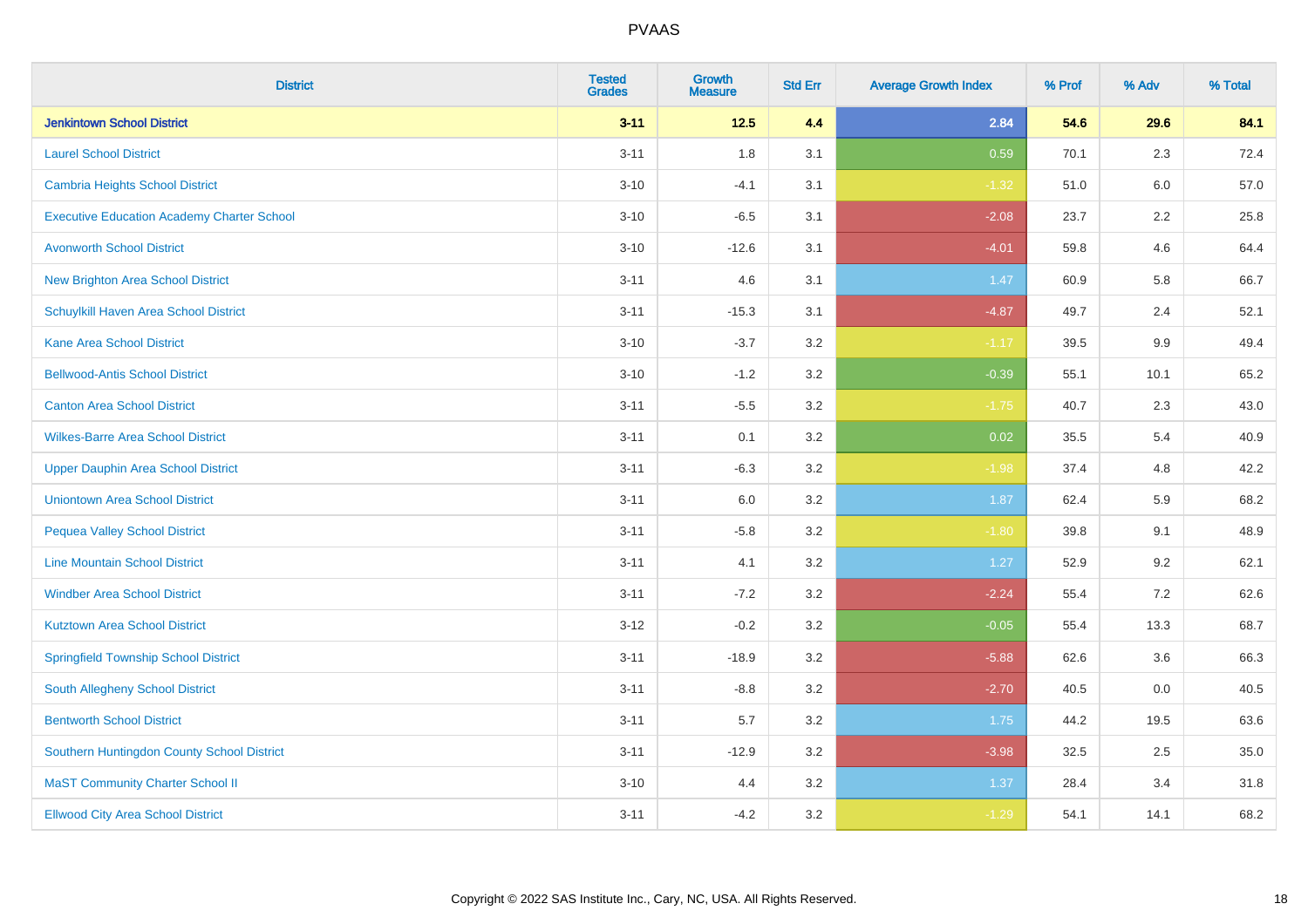| <b>District</b>                              | <b>Tested</b><br><b>Grades</b> | <b>Growth</b><br><b>Measure</b> | <b>Std Err</b> | <b>Average Growth Index</b> | % Prof | % Adv | % Total |
|----------------------------------------------|--------------------------------|---------------------------------|----------------|-----------------------------|--------|-------|---------|
| <b>Jenkintown School District</b>            | $3 - 11$                       | $12.5$                          | 4.4            | 2.84                        | 54.6   | 29.6  | 84.1    |
| Renaissance Academy Charter School           | $3 - 11$                       | 8.3                             | 3.3            | 2.54                        | 45.6   | 22.8  | 68.4    |
| <b>Elk Lake School District</b>              | $3 - 11$                       | $-4.0$                          | 3.3            | $-1.23$                     | 46.2   | 3.3   | 49.4    |
| <b>Panther Valley School District</b>        | $3 - 12$                       | $-0.6$                          | 3.3            | $-0.19$                     | 47.9   | 4.3   | 52.1    |
| <b>Carlynton School District</b>             | $3 - 11$                       | 7.3                             | 3.3            | 2.22                        | 41.0   | 10.5  | 51.6    |
| Shenango Area School District                | $3 - 11$                       | $-2.6$                          | 3.3            | $-0.79$                     | 50.6   | 13.9  | 64.6    |
| <b>Big Beaver Falls Area School District</b> | $3 - 11$                       | $-3.9$                          | 3.3            | $-1.18$                     | 34.1   | 3.5   | 37.6    |
| <b>Wyalusing Area School District</b>        | $3 - 12$                       | 8.8                             | 3.3            | 2.68                        | 54.6   | 11.7  | 66.2    |
| <b>Northern Cambria School District</b>      | $3 - 11$                       | 10.0                            | 3.3            | 3.04                        | 47.4   | 5.1   | 52.6    |
| <b>Keystone School District</b>              | $3 - 11$                       | 3.1                             | 3.3            | 0.94                        | 50.6   | 6.5   | 57.1    |
| <b>Bethlehem-Center School District</b>      | $3 - 10$                       | 8.1                             | 3.3            | 2.46                        | 35.1   | 1.4   | 36.5    |
| <b>Moniteau School District</b>              | $3 - 11$                       | $-11.8$                         | 3.3            | $-3.56$                     | 50.0   | 6.3   | 56.3    |
| <b>Carmichaels Area School District</b>      | $3 - 10$                       | $-9.3$                          | 3.3            | $-2.81$                     | 35.1   | 1.4   | 36.5    |
| <b>Mercer Area School District</b>           | $3 - 11$                       | $-0.2$                          | 3.3            | $-0.06$                     | 56.0   | 8.0   | 64.0    |
| <b>Carbondale Area School District</b>       | $3 - 10$                       | 7.4                             | 3.3            | 2.25                        | 56.6   | 2.6   | 59.2    |
| <b>KIPP Dubois Charter School</b>            | $9 - 10$                       | 4.7                             | 3.3            | 1.40                        | 31.0   | 1.4   | 32.4    |
| Philipsburg-Osceola Area School District     | $3 - 11$                       | $-24.8$                         | 3.3            | $-7.43$                     | 19.7   | 2.6   | 22.4    |
| South Side Area School District              | $3 - 11$                       | $-1.6$                          | 3.3            | $-0.48$                     | 50.0   | 6.8   | 56.8    |
| <b>East Allegheny School District</b>        | $3 - 11$                       | $-6.3$                          | 3.3            | $-1.87$                     | 31.9   | 9.7   | 41.7    |
| Conemaugh Township Area School District      | $3 - 12$                       | $-3.7$                          | 3.4            | $-1.09$                     | 53.8   | 17.6  | 71.4    |
| <b>North Pocono School District</b>          | $3 - 11$                       | $-2.3$                          | 3.4            | $-0.68$                     | 52.0   | 16.4  | 68.5    |
| <b>Everett Area School District</b>          | $3 - 11$                       | $5.0\,$                         | 3.4            | 1.47                        | 60.5   | 1.3   | 61.8    |
| <b>Troy Area School District</b>             | $3 - 10$                       | $-4.3$                          | 3.4            | $-1.26$                     | 43.2   | 5.7   | 48.9    |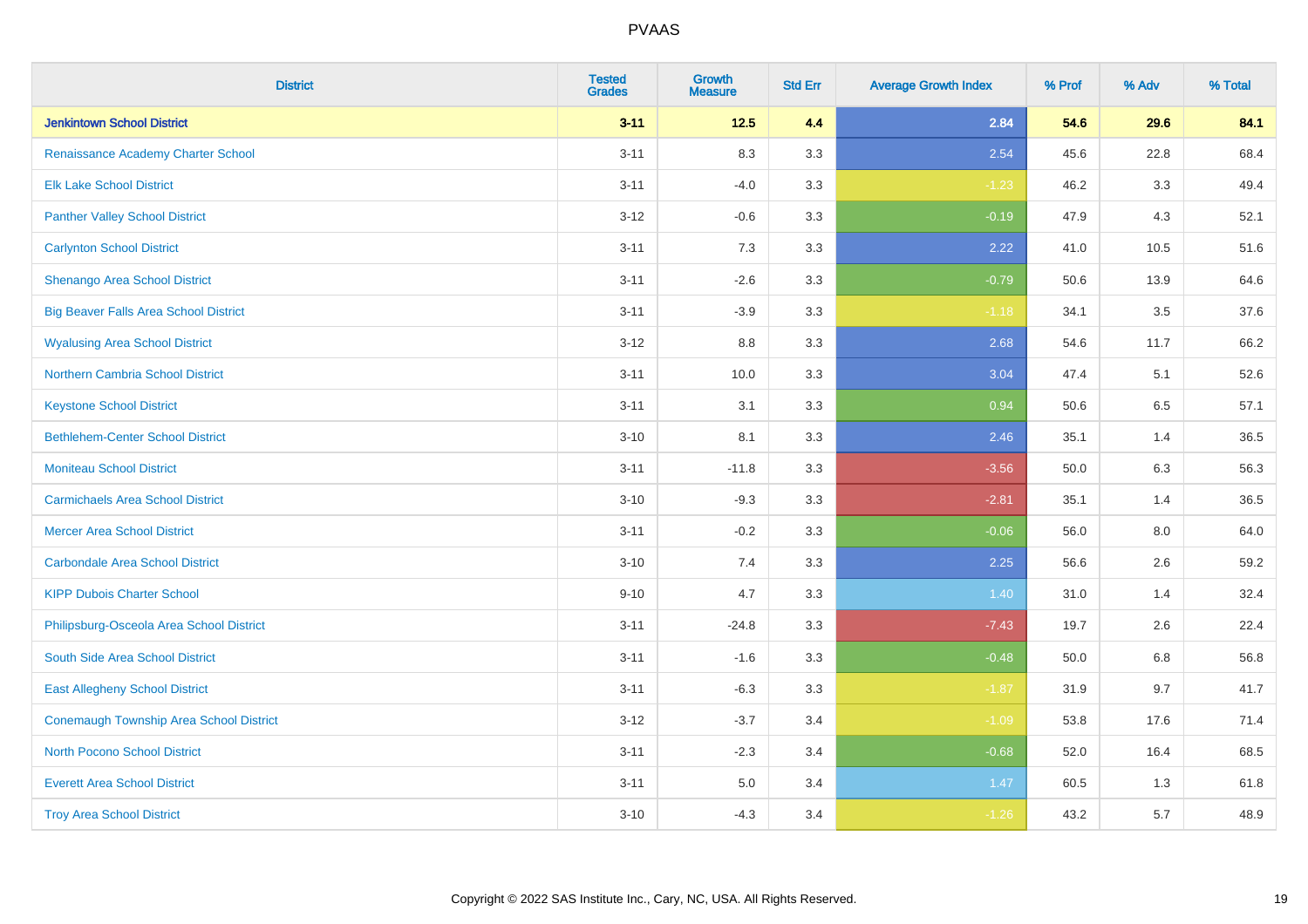| <b>District</b>                             | <b>Tested</b><br><b>Grades</b> | <b>Growth</b><br><b>Measure</b> | <b>Std Err</b> | <b>Average Growth Index</b> | % Prof | % Adv | % Total |
|---------------------------------------------|--------------------------------|---------------------------------|----------------|-----------------------------|--------|-------|---------|
| <b>Jenkintown School District</b>           | $3 - 11$                       | $12.5$                          | 4.4            | 2.84                        | 54.6   | 29.6  | 84.1    |
| <b>Fairfield Area School District</b>       | $3 - 11$                       | $-5.6$                          | 3.4            | $-1.66$                     | 57.9   | 4.0   | 61.8    |
| <b>Bristol Borough School District</b>      | $3 - 12$                       | $-4.3$                          | 3.4            | $-1.27$                     | 39.7   | 1.3   | 41.0    |
| <b>Reynolds School District</b>             | $3 - 10$                       | $0.5\,$                         | 3.4            | 0.16                        | 52.1   | 7.0   | 59.2    |
| <b>Burgettstown Area School District</b>    | $3 - 11$                       | $-2.1$                          | 3.4            | $-0.62$                     | 50.0   | 1.4   | 51.4    |
| <b>Redbank Valley School District</b>       | $3 - 11$                       | $-9.5$                          | 3.4            | $-2.77$                     | 31.5   | 4.9   | 36.4    |
| <b>Old Forge School District</b>            | $3 - 12$                       | $-5.9$                          | 3.4            | $-1.73$                     | 52.9   | 7.1   | 60.0    |
| <b>United School District</b>               | $3 - 11$                       | 2.1                             | 3.4            | 0.63                        | 60.3   | 6.6   | 66.9    |
| <b>Steel Valley School District</b>         | $3 - 11$                       | 6.5                             | 3.4            | 1.89                        | 50.7   | 5.6   | 56.3    |
| Mastery Charter School - Hardy Williams     | $3 - 11$                       | 11.4                            | 3.4            | 3.33                        | 44.3   | 5.7   | 50.0    |
| <b>Williams Valley School District</b>      | $3 - 11$                       | $-7.3$                          | 3.4            | $-2.13$                     | 23.2   | 0.0   | 23.2    |
| <b>Moshannon Valley School District</b>     | $3 - 10$                       | $-7.0$                          | 3.4            | $-2.01$                     | 48.5   | 0.0   | 48.5    |
| Maritime Academy Charter School             | $3 - 10$                       | $-11.4$                         | 3.5            | $-3.29$                     | 15.2   | 0.0   | 15.2    |
| <b>Central Fulton School District</b>       | $3 - 11$                       | $-0.5$                          | 3.5            | $-0.14$                     | 51.4   | 8.6   | 60.0    |
| <b>Newport School District</b>              | $3 - 12$                       | 1.4                             | 3.5            | 0.41                        | 51.5   | 10.3  | 61.8    |
| <b>Steelton-Highspire School District</b>   | $3 - 11$                       | $-11.8$                         | 3.5            | $-3.40$                     | 14.5   | 0.0   | 14.5    |
| <b>North Star School District</b>           | $3 - 11$                       | $-8.7$                          | 3.5            | $-2.51$                     | 47.8   | 6.0   | 53.7    |
| <b>Columbia Borough School District</b>     | $3 - 12$                       | $-3.1$                          | 3.5            | $-0.89$                     | 29.5   | 1.9   | 31.4    |
| Pennsylvania Virtual Charter School         | $3 - 11$                       | 11.8                            | 3.5            | 3.37                        | 56.5   | 11.1  | 67.6    |
| Lackawanna Trail School District            | $3 - 10$                       | $-21.7$                         | 3.5            | $-6.20$                     | 38.5   | 1.5   | 40.0    |
| <b>Sayre Area School District</b>           | $3 - 11$                       | 11.2                            | 3.5            | 3.20                        | 52.2   | 7.5   | 59.7    |
| <b>Northwestern School District</b>         | $3 - 11$                       | $-24.9$                         | 3.5            | $-7.13$                     | 42.6   | 2.9   | 45.6    |
| <b>Multicultural Academy Charter School</b> | $9 - 11$                       | 9.5                             | 3.5            | 2.69                        | 22.0   | 0.0   | 22.0    |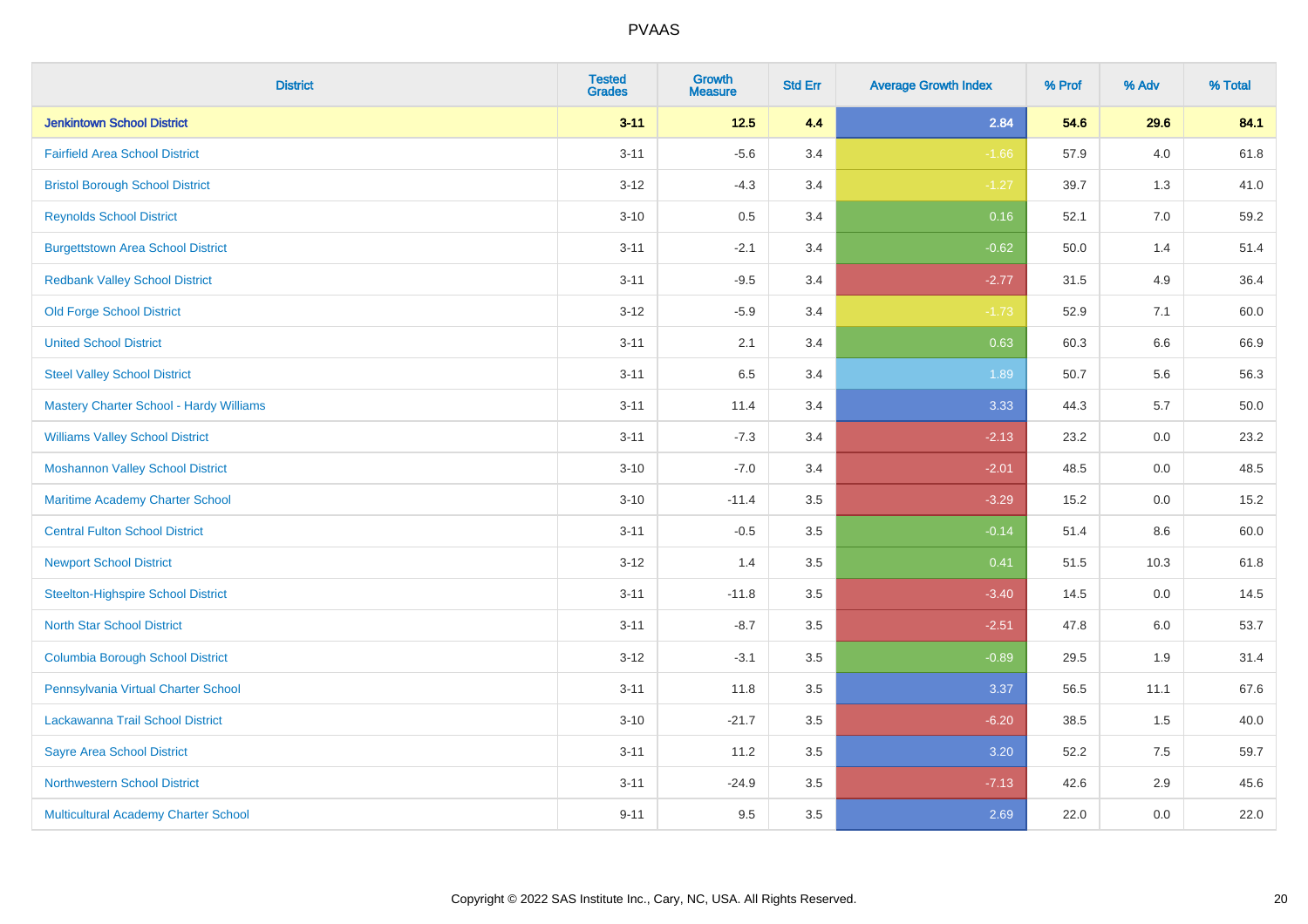| <b>District</b>                                | <b>Tested</b><br><b>Grades</b> | <b>Growth</b><br><b>Measure</b> | <b>Std Err</b> | <b>Average Growth Index</b> | % Prof | % Adv   | % Total |
|------------------------------------------------|--------------------------------|---------------------------------|----------------|-----------------------------|--------|---------|---------|
| <b>Jenkintown School District</b>              | $3 - 11$                       | $12.5$                          | 4.4            | 2.84                        | 54.6   | 29.6    | 84.1    |
| Juniata Valley School District                 | $3 - 11$                       | $-3.9$                          | 3.5            | $-1.10$                     | 44.4   | $3.5\,$ | 47.8    |
| <b>Sharpsville Area School District</b>        | $3 - 11$                       | $-1.4$                          | 3.5            | $-0.40$                     | 55.2   | 13.4    | 68.7    |
| <b>Mountain View School District</b>           | $3 - 11$                       | 20.9                            | 3.5            | 5.91                        | 57.8   | 20.3    | 78.1    |
| <b>Purchase Line School District</b>           | $3 - 12$                       | 1.7                             | 3.5            | 0.47                        | 43.1   | 5.4     | 48.5    |
| <b>Chartiers-Houston School District</b>       | $3 - 10$                       | $-8.6$                          | 3.5            | $-2.41$                     | 59.7   | 4.5     | 64.2    |
| <b>Union City Area School District</b>         | $3-12$                         | $-10.2$                         | 3.6            | $-2.87$                     | 42.9   | 3.2     | 46.0    |
| <b>Carbon Career &amp; Technical Institute</b> | $9 - 11$                       | $-5.7$                          | 3.6            | $-1.59$                     | 34.5   | 1.2     | 35.7    |
| <b>Southmoreland School District</b>           | $3 - 11$                       | $-8.3$                          | 3.6            | $-2.32$                     | 56.8   | $7.2\,$ | 64.0    |
| <b>Brockway Area School District</b>           | $3 - 11$                       | 0.6                             | 3.6            | 0.16                        | 49.2   | 7.7     | 56.9    |
| <b>Portage Area School District</b>            | $3 - 10$                       | $-8.1$                          | 3.6            | $-2.26$                     | 40.6   | 9.4     | 50.0    |
| <b>Salisbury Township School District</b>      | $3 - 11$                       | 6.3                             | 3.6            | 1.77                        | 46.2   | 6.6     | 52.8    |
| Propel Charter School - Braddock Hills         | $3 - 11$                       | $-13.6$                         | 3.6            | $-3.81$                     | 9.7    | 1.6     | 11.3    |
| <b>Lawrence County CTC</b>                     | $10 - 11$                      | $-21.7$                         | 3.6            | $-6.05$                     | 19.8   | $0.0\,$ | 19.8    |
| <b>Homer-Center School District</b>            | $3 - 11$                       | 9.7                             | 3.6            | 2.70                        | 45.1   | 17.2    | 62.3    |
| Montgomery Area School District                | $3 - 11$                       | 10.7                            | 3.6            | 2.96                        | 48.7   | 12.4    | 61.1    |
| Northern Bedford County School District        | $3 - 11$                       | 16.5                            | 3.6            | 4.58                        | 51.7   | 20.0    | 71.7    |
| <b>Mahanoy Area School District</b>            | $3 - 10$                       | $-9.0$                          | 3.6            | $-2.49$                     | 26.2   | 1.6     | 27.9    |
| <b>Blue Ridge School District</b>              | $3 - 11$                       | $-0.5$                          | 3.6            | $-0.12$                     | 44.6   | 3.1     | 47.7    |
| California Area School District                | $3 - 10$                       | $-7.3$                          | 3.6            | $-2.02$                     | 42.6   | 9.8     | 52.5    |
| <b>Port Allegany School District</b>           | $3 - 11$                       | 4.4                             | 3.6            | 1.21                        | 28.1   | 9.4     | 37.5    |
| <b>School Lane Charter School</b>              | $3 - 11$                       | 12.4                            | 3.6            | 3.43                        | 59.1   | 9.8     | 68.9    |
| <b>Northgate School District</b>               | $3 - 11$                       | 6.3                             | 3.6            | 1.73                        | 53.3   | 16.7    | 70.0    |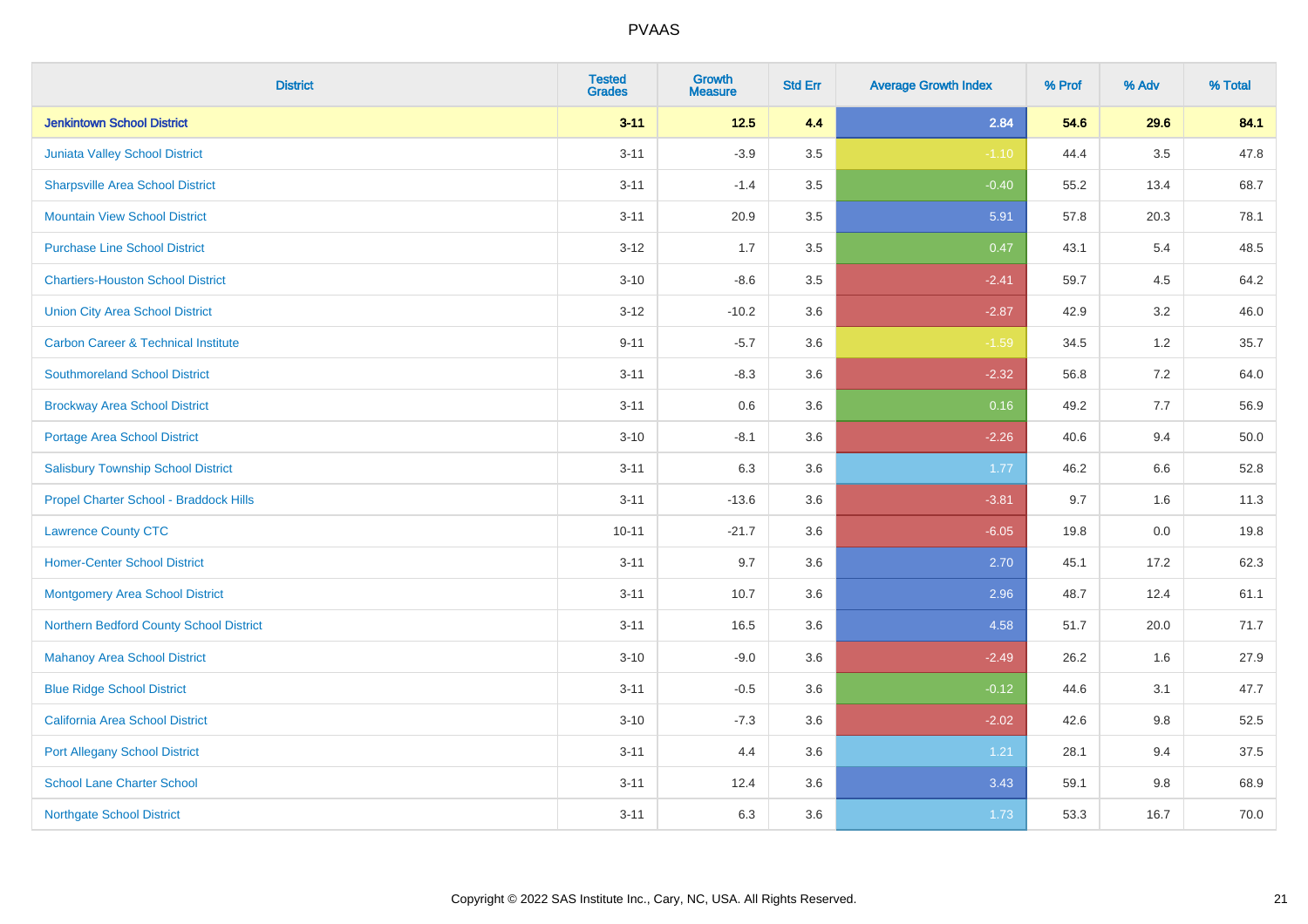| <b>District</b>                                 | <b>Tested</b><br><b>Grades</b> | Growth<br><b>Measure</b> | <b>Std Err</b> | <b>Average Growth Index</b> | % Prof | % Adv   | % Total |
|-------------------------------------------------|--------------------------------|--------------------------|----------------|-----------------------------|--------|---------|---------|
| <b>Jenkintown School District</b>               | $3 - 11$                       | $12.5$                   | 4.4            | 2.84                        | 54.6   | 29.6    | 84.1    |
| <b>Westinghouse Arts Academy Charter School</b> | $9 - 10$                       | $-0.7$                   | 3.6            | $-0.19$                     | 59.2   | 8.4     | 67.6    |
| <b>Frazier School District</b>                  | $3 - 11$                       | $-17.2$                  | 3.7            | $-4.70$                     | 37.1   | 1.6     | 38.7    |
| <b>Muncy School District</b>                    | $3 - 11$                       | $-8.1$                   | 3.7            | $-2.21$                     | 42.0   | $3.8\,$ | 45.8    |
| <b>Valley Grove School District</b>             | $3 - 10$                       | $-3.7$                   | 3.7            | $-1.01$                     | 51.2   | 6.1     | 57.3    |
| <b>Sto-Rox School District</b>                  | $3 - 10$                       | 6.6                      | 3.7            | 1.80                        | 13.4   | 0.0     | 13.4    |
| <b>Minersville Area School District</b>         | $3 - 11$                       | $-14.4$                  | 3.7            | $-3.90$                     | 39.3   | 3.3     | 42.6    |
| <b>Clairton City School District</b>            | $3 - 11$                       | 3.5                      | 3.7            | 0.95                        | 13.4   | 0.0     | 13.4    |
| <b>Glendale School District</b>                 | $3 - 10$                       | $-0.9$                   | 3.7            | $-0.24$                     | 50.0   | 5.4     | 55.4    |
| <b>Lakeview School District</b>                 | $3 - 11$                       | $-0.9$                   | 3.7            | $-0.24$                     | 60.3   | 3.2     | 63.5    |
| <b>Innovative Arts Academy Charter School</b>   | $6 - 11$                       | $-9.1$                   | 3.7            | $-2.44$                     | 9.5    | 0.0     | 9.5     |
| <b>Apollo-Ridge School District</b>             | $3 - 12$                       | $-4.7$                   | 3.7            | $-1.24$                     | 50.0   | 10.0    | 60.0    |
| <b>Tussey Mountain School District</b>          | $3 - 12$                       | 1.5                      | 3.7            | 0.40                        | 38.6   | 1.8     | 40.4    |
| <b>Coudersport Area School District</b>         | $3 - 11$                       | 7.7                      | 3.7            | 2.06                        | 55.7   | 8.2     | 63.9    |
| <b>Penns Manor Area School District</b>         | $3 - 12$                       | $-17.0$                  | 3.7            | $-4.52$                     | 29.7   | 3.1     | 32.8    |
| <b>Riverview School District</b>                | $3 - 11$                       | $-4.6$                   | 3.8            | $-1.20$                     | 57.9   | 15.8    | 73.7    |
| <b>Fort Cherry School District</b>              | $3 - 10$                       | $-5.9$                   | 3.8            | $-1.56$                     | 55.2   | 5.2     | 60.3    |
| Millersburg Area School District                | $3 - 11$                       | $6.2\,$                  | 3.8            | 1.63                        | 51.8   | 7.4     | 59.3    |
| <b>West Middlesex Area School District</b>      | $3 - 10$                       | $-8.4$                   | 3.8            | $-2.21$                     | 34.9   | 2.8     | 37.6    |
| <b>Antietam School District</b>                 | $3 - 10$                       | $-4.3$                   | $3.8\,$        | $-1.13$                     | 36.4   | 5.4     | 41.8    |
| New Kensington-Arnold School District           | $3 - 11$                       | $-0.4$                   | 3.8            | $-0.10$                     | 40.7   | 3.7     | 44.4    |
| Northwest Area School District                  | $3 - 10$                       | $-10.0$                  | 3.8            | $-2.59$                     | 34.6   | 7.3     | 41.8    |
| Jeannette City School District                  | $3 - 11$                       | $-4.3$                   | 3.8            | $-1.13$                     | 46.7   | 7.5     | 54.2    |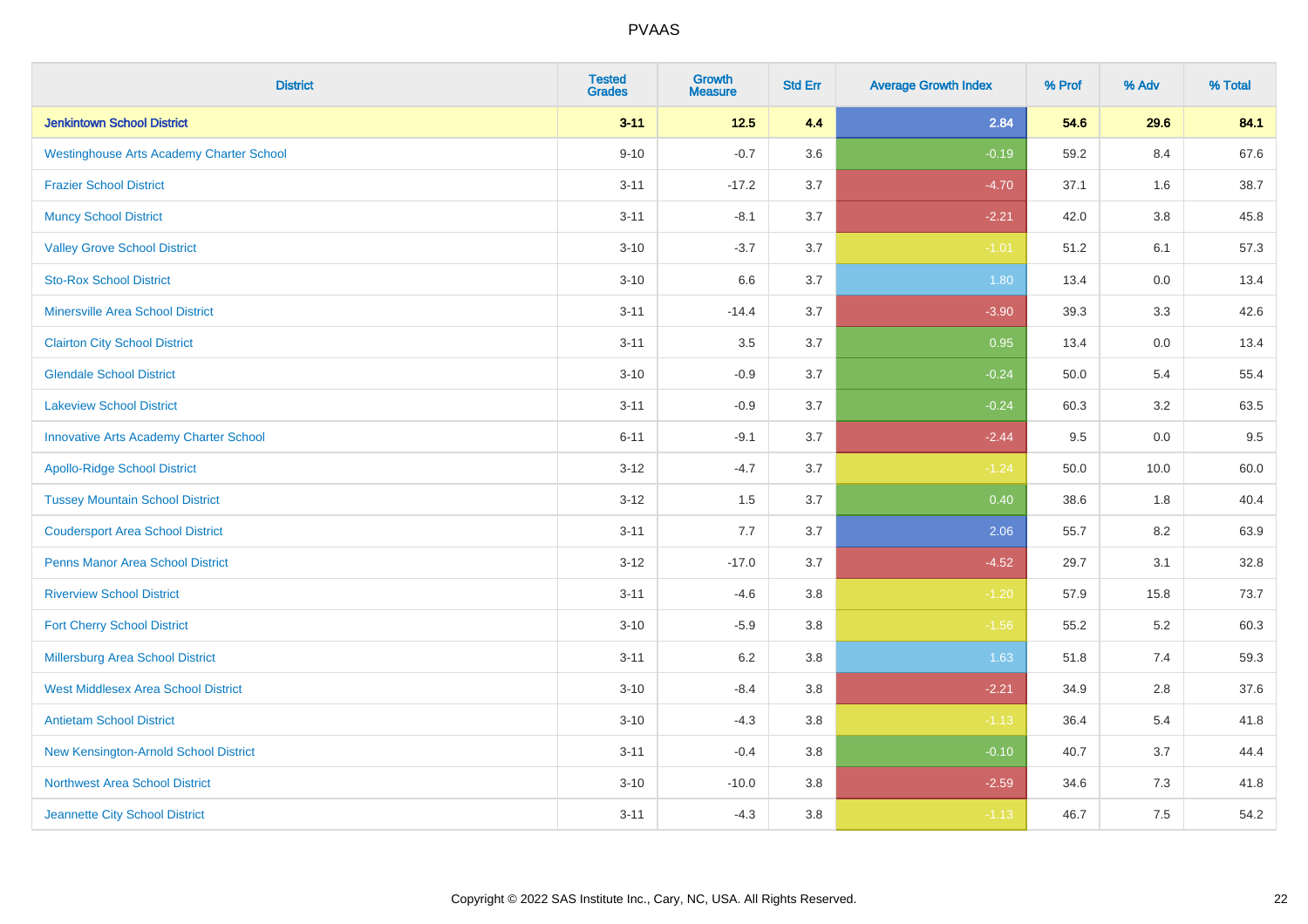| <b>District</b>                                 | <b>Tested</b><br><b>Grades</b> | <b>Growth</b><br><b>Measure</b> | <b>Std Err</b> | <b>Average Growth Index</b> | % Prof | % Adv | % Total |
|-------------------------------------------------|--------------------------------|---------------------------------|----------------|-----------------------------|--------|-------|---------|
| <b>Jenkintown School District</b>               | $3 - 11$                       | $12.5$                          | 4.4            | 2.84                        | 54.6   | 29.6  | 84.1    |
| <b>West Branch Area School District</b>         | $3 - 11$                       | 0.2                             | 3.8            | 0.05                        | 47.2   | 1.9   | 49.1    |
| <b>Greenwood School District</b>                | $3 - 11$                       | 15.9                            | 3.9            | 4.11                        | 50.0   | 25.0  | 75.0    |
| <b>Halifax Area School District</b>             | $3 - 11$                       | 4.7                             | 3.9            | 1.22                        | 61.5   | 9.6   | 71.2    |
| Jefferson County-Dubois AVTS                    | $9 - 11$                       | $-16.2$                         | 3.9            | $-4.16$                     | 23.0   | 0.0   | 23.0    |
| Johnsonburg Area School District                | $3 - 11$                       | $-14.1$                         | 3.9            | $-3.62$                     | 54.0   | 4.6   | 58.6    |
| <b>Smethport Area School District</b>           | $3 - 12$                       | 0.6                             | 3.9            | 0.15                        | 37.0   | 1.8   | 38.9    |
| <b>Shenandoah Valley School District</b>        | $3 - 11$                       | 9.7                             | 3.9            | 2.49                        | 28.3   | 5.0   | 33.3    |
| <b>Allegheny Valley School District</b>         | $3 - 11$                       | 8.5                             | 3.9            | 2.17                        | 53.1   | 12.2  | 65.3    |
| <b>Brownsville Area School District</b>         | $3 - 12$                       | $-7.2$                          | 3.9            | $-1.83$                     | 34.4   | 6.1   | 40.5    |
| <b>Propel Charter School-Montour</b>            | $3 - 10$                       | $-10.7$                         | 3.9            | $-2.71$                     | 13.7   | 0.0   | 13.7    |
| Meyersdale Area School District                 | $3 - 11$                       | 4.2                             | 4.0            | 1.07                        | 43.1   | 6.9   | 50.0    |
| <b>Northeast Bradford School District</b>       | $3 - 10$                       | $-3.1$                          | 4.0            | $-0.78$                     | 33.9   | 3.4   | 37.3    |
| <b>Claysburg-Kimmel School District</b>         | $3 - 11$                       | $-5.7$                          | 4.0            | $-1.42$                     | 42.9   | 8.2   | 51.0    |
| <b>Achievement House Charter School</b>         | $7 - 11$                       | $-0.7$                          | 4.0            | $-0.17$                     | 32.5   | 2.6   | 35.1    |
| Leechburg Area School District                  | $3 - 11$                       | 4.4                             | 4.0            | 1.09                        | 47.8   | 19.6  | 67.4    |
| <b>Ridgway Area School District</b>             | $3 - 11$                       | $-14.5$                         | 4.1            | $-3.56$                     | 49.0   | 9.8   | 58.8    |
| <b>Tri-Valley School District</b>               | $3 - 10$                       | $-6.4$                          | 4.1            | $-1.57$                     | 37.0   | 4.4   | 41.3    |
| <b>Conemaugh Valley School District</b>         | $3 - 12$                       | $-3.2$                          | 4.1            | $-0.78$                     | 48.2   | 5.6   | 53.7    |
| <b>Clarion Area School District</b>             | $3 - 11$                       | 10.3                            | 4.1            | 2.51                        | 45.4   | 14.6  | 60.0    |
| <b>Williamsburg Community School District</b>   | $3 - 11$                       | $-14.3$                         | 4.1            | $-3.48$                     | 28.3   | 0.0   | 28.3    |
| <b>Propel Charter School-Homestead</b>          | $3 - 11$                       | $-11.7$                         | 4.1            | $-2.84$                     | 15.9   | 0.0   | 15.9    |
| Capital Area School for the Arts Charter School | $9 - 11$                       | 5.8                             | 4.1            | 1.39                        | 59.3   | 18.6  | 78.0    |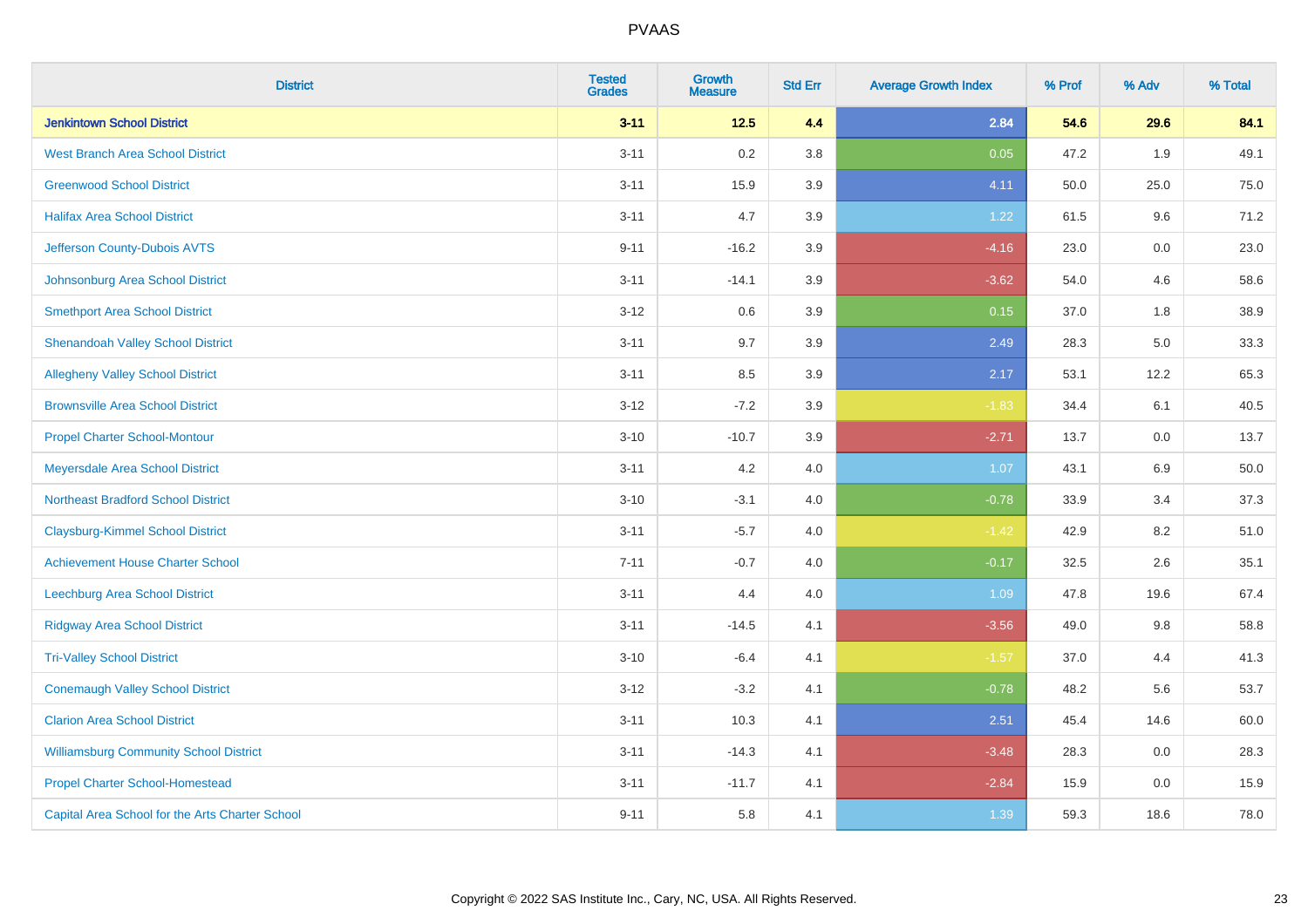| <b>District</b>                                        | <b>Tested</b><br><b>Grades</b> | Growth<br><b>Measure</b> | <b>Std Err</b> | <b>Average Growth Index</b> | % Prof | % Adv   | % Total |
|--------------------------------------------------------|--------------------------------|--------------------------|----------------|-----------------------------|--------|---------|---------|
| <b>Jenkintown School District</b>                      | $3 - 11$                       | $12.5$                   | 4.4            | 2.84                        | 54.6   | 29.6    | 84.1    |
| <b>Curwensville Area School District</b>               | $3 - 11$                       | $-27.9$                  | 4.1            | $-6.72$                     | 42.5   | 4.1     | 46.6    |
| <b>Clarion-Limestone Area School District</b>          | $3 - 12$                       | $-2.5$                   | 4.1            | $-0.60$                     | 56.8   | 6.8     | 63.6    |
| <b>Chester Charter Scholars Academy Charter School</b> | $3 - 12$                       | 8.4                      | 4.1            | 2.03                        | 23.4   | 0.0     | 23.4    |
| <b>Western Beaver County School District</b>           | $3 - 11$                       | $-7.8$                   | 4.2            | $-1.87$                     | 56.5   | 6.5     | 63.0    |
| Pennsylvania Distance Learning Charter School          | $3 - 12$                       | 9.3                      | 4.2            | 2.22                        | 42.2   | 3.1     | 45.3    |
| <b>Berlin Brothersvalley School District</b>           | $3 - 11$                       | 4.0                      | 4.2            | 0.96                        | 48.8   | 14.0    | 62.8    |
| Jefferson-Morgan School District                       | $3 - 10$                       | $-9.9$                   | 4.2            | $-2.35$                     | 43.8   | 4.2     | 47.9    |
| <b>Aliquippa School District</b>                       | $3 - 11$                       | $-9.0$                   | 4.2            | $-2.14$                     | 11.0   | 0.0     | 11.0    |
| <b>Union School District</b>                           | $3 - 12$                       | $2.3\,$                  | 4.2            | 0.54                        | 32.6   | 7.0     | 39.5    |
| <b>Susquehanna Community School District</b>           | $3 - 11$                       | $-2.8$                   | 4.2            | $-0.66$                     | 49.4   | 6.9     | 56.3    |
| <b>Otto-Eldred School District</b>                     | $3 - 11$                       | $-0.7$                   | 4.2            | $-0.15$                     | 56.2   | $6.2\,$ | 62.5    |
| Jamestown Area School District                         | $3 - 11$                       | 13.5                     | 4.2            | 3.19                        | 64.4   | 13.3    | 77.8    |
| <b>Union Area School District</b>                      | $3 - 11$                       | 1.9                      | 4.3            | 0.44                        | 61.5   | 0.0     | 61.5    |
| <b>Farrell Area School District</b>                    | $3 - 11$                       | $-10.4$                  | 4.3            | $-2.41$                     | 19.0   | 0.0     | 19.0    |
| <b>Ferndale Area School District</b>                   | $3 - 10$                       | $-5.8$                   | 4.3            | $-1.33$                     | 40.0   | 0.0     | 40.0    |
| <b>West Side CTC</b>                                   | $9 - 10$                       | $-37.4$                  | 4.3            | $-8.64$                     | 8.8    | 0.0     | 8.8     |
| <b>North Clarion County School District</b>            | $3 - 12$                       | 3.7                      | 4.3            | 0.85                        | 67.5   | 15.0    | 82.5    |
| <b>Blacklick Valley School District</b>                | $3 - 11$                       | 8.0                      | 4.3            | 1.85                        | 34.1   | 0.0     | 34.1    |
| <b>West Greene School District</b>                     | $3 - 11$                       | $-4.5$                   | 4.3            | $-1.04$                     | 36.6   | 7.3     | 43.9    |
| Morrisville Borough School District                    | $3 - 11$                       | 4.8                      | 4.3            | 1.10                        | 30.2   | 2.3     | 32.6    |
| <b>Jenkintown School District</b>                      | $3 - 11$                       | 12.5                     | 4.4            | 2.84                        | 54.6   | 29.6    | 84.1    |
| <b>Sullivan County School District</b>                 | $3 - 10$                       | $-4.0$                   | 4.4            | $-0.90$                     | 66.7   | 2.6     | 69.2    |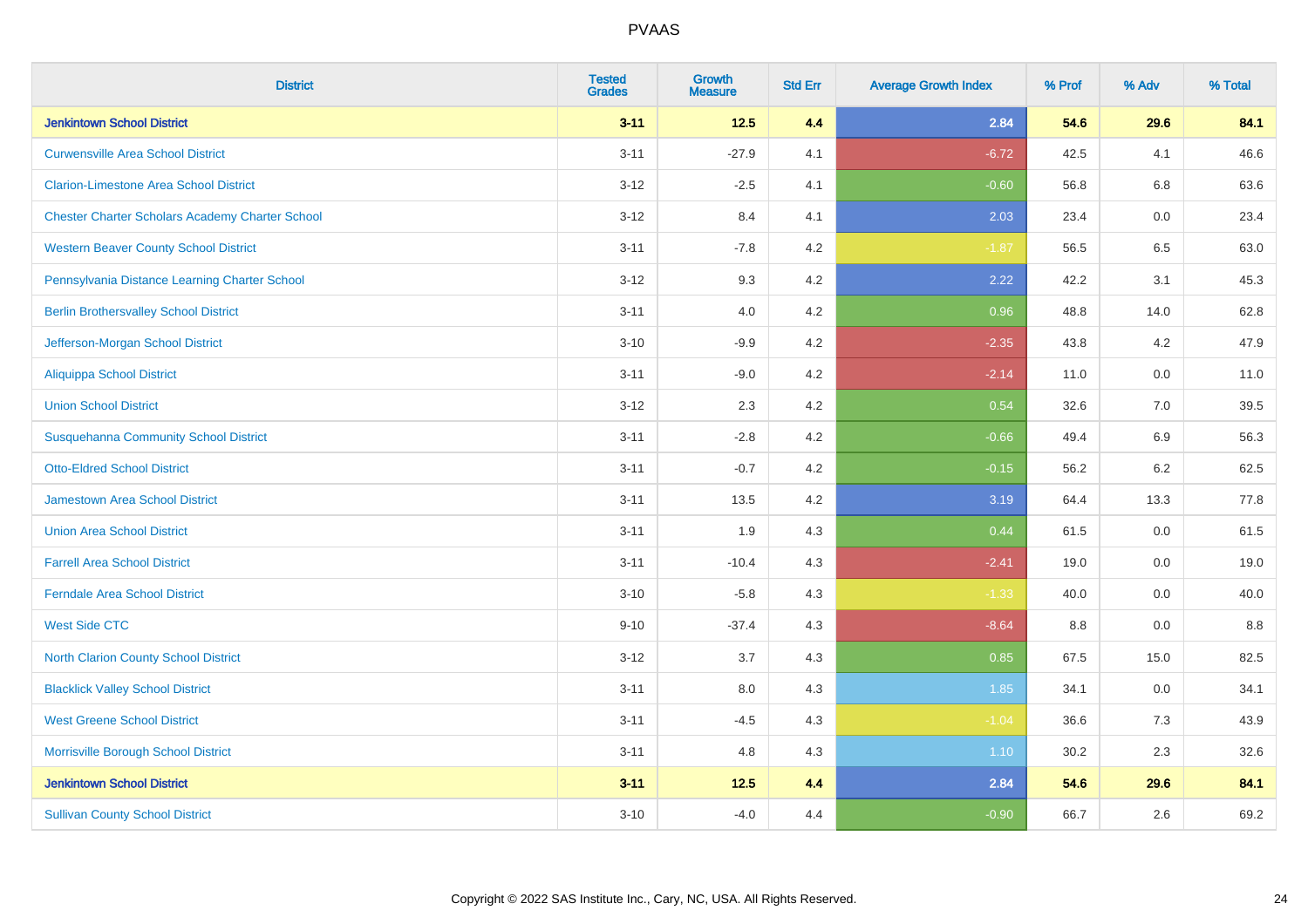| <b>District</b>                                 | <b>Tested</b><br><b>Grades</b> | <b>Growth</b><br><b>Measure</b> | <b>Std Err</b> | <b>Average Growth Index</b> | % Prof | % Adv   | % Total |
|-------------------------------------------------|--------------------------------|---------------------------------|----------------|-----------------------------|--------|---------|---------|
| <b>Jenkintown School District</b>               | $3 - 11$                       | $12.5$                          | 4.4            | 2.84                        | 54.6   | 29.6    | 84.1    |
| <b>Southern Fulton School District</b>          | $3 - 11$                       | $-23.7$                         | 4.4            | $-5.37$                     | 34.2   | 10.5    | 44.7    |
| <b>Benton Area School District</b>              | $3 - 10$                       | $-9.7$                          | 4.5            | $-2.18$                     | 43.2   | 5.4     | 48.6    |
| <b>Sugar Valley Rural Charter School</b>        | $3 - 11$                       | $-11.0$                         | 4.5            | $-2.46$                     | 14.9   | $0.0\,$ | 14.9    |
| <b>Monessen City School District</b>            | $3 - 10$                       | 8.3                             | 4.5            | 1.85                        | 42.9   | 2.9     | 45.7    |
| <b>Mastery Charter School - Gratz Campus</b>    | $7 - 10$                       | $-23.9$                         | 4.5            | $-5.29$                     | 2.9    | 0.0     | 2.9     |
| <b>Rochester Area School District</b>           | $3 - 11$                       | $-13.2$                         | 4.6            | $-2.89$                     | 19.5   | 1.3     | 20.8    |
| <b>Northern Potter School District</b>          | $3 - 12$                       | $-13.1$                         | 4.6            | $-2.84$                     | 37.5   | 0.0     | 37.5    |
| <b>Hanover Area School District</b>             | $3 - 11$                       | 2.2                             | 4.6            | 0.48                        | 42.9   | 5.7     | 48.6    |
| <b>Shade-Central City School District</b>       | $3 - 11$                       | $-5.9$                          | 4.6            | $-1.28$                     | 27.8   | 0.0     | 27.8    |
| <b>Southeastern Greene School District</b>      | $3 - 10$                       | 3.3                             | 4.6            | 0.72                        | 57.6   | 6.1     | 63.6    |
| <b>Avella Area School District</b>              | $3 - 12$                       | $-0.3$                          | 4.7            | $-0.05$                     | 49.3   | 14.5    | 63.8    |
| <b>Millville Area School District</b>           | $3 - 12$                       | $-0.9$                          | 4.7            | $-0.18$                     | 51.4   | 5.4     | 56.8    |
| La Academia Partnership Charter School          | $6 - 11$                       | $-11.0$                         | 4.7            | $-2.34$                     | 6.8    | 0.0     | 6.8     |
| <b>Reach Cyber Charter School</b>               | $3 - 11$                       | 8.1                             | 4.7            | 1.72                        | 42.4   | 4.6     | 47.0    |
| <b>Allegheny-Clarion Valley School District</b> | $3 - 10$                       | 7.8                             | 4.7            | 1.65                        | 53.3   | 3.3     | 56.7    |
| <b>Shamokin Area School District</b>            | $3 - 11$                       | $-7.7$                          | 4.8            | $-1.60$                     | 38.1   | 3.2     | 41.3    |
| <b>Roberto Clemente Charter School</b>          | $3 - 12$                       | 2.2                             | 4.9            | 0.45                        | 27.5   | 5.0     | 32.5    |
| Dr Robert Ketterer Charter School Inc           | $6 - 12$                       | 10.1                            | 5.0            | 2.04                        | 14.9   | 0.4     | 15.3    |
| <b>Cornell School District</b>                  | $3 - 11$                       | $-1.6$                          | 5.0            | $-0.32$                     | 33.8   | 1.5     | 35.4    |
| York Academy Regional Charter School            | $3 - 11$                       | 9.0                             | 5.0            | 1.79                        | 55.2   | 0.0     | 55.2    |
| <b>Oswayo Valley School District</b>            | $3 - 12$                       | 8.5                             | 5.0            | 1.68                        | 50.0   | 16.7    | 66.7    |
| <b>Forbes Road School District</b>              | $3 - 11$                       | 2.8                             | 5.1            | 0.56                        | 41.4   | 10.3    | 51.7    |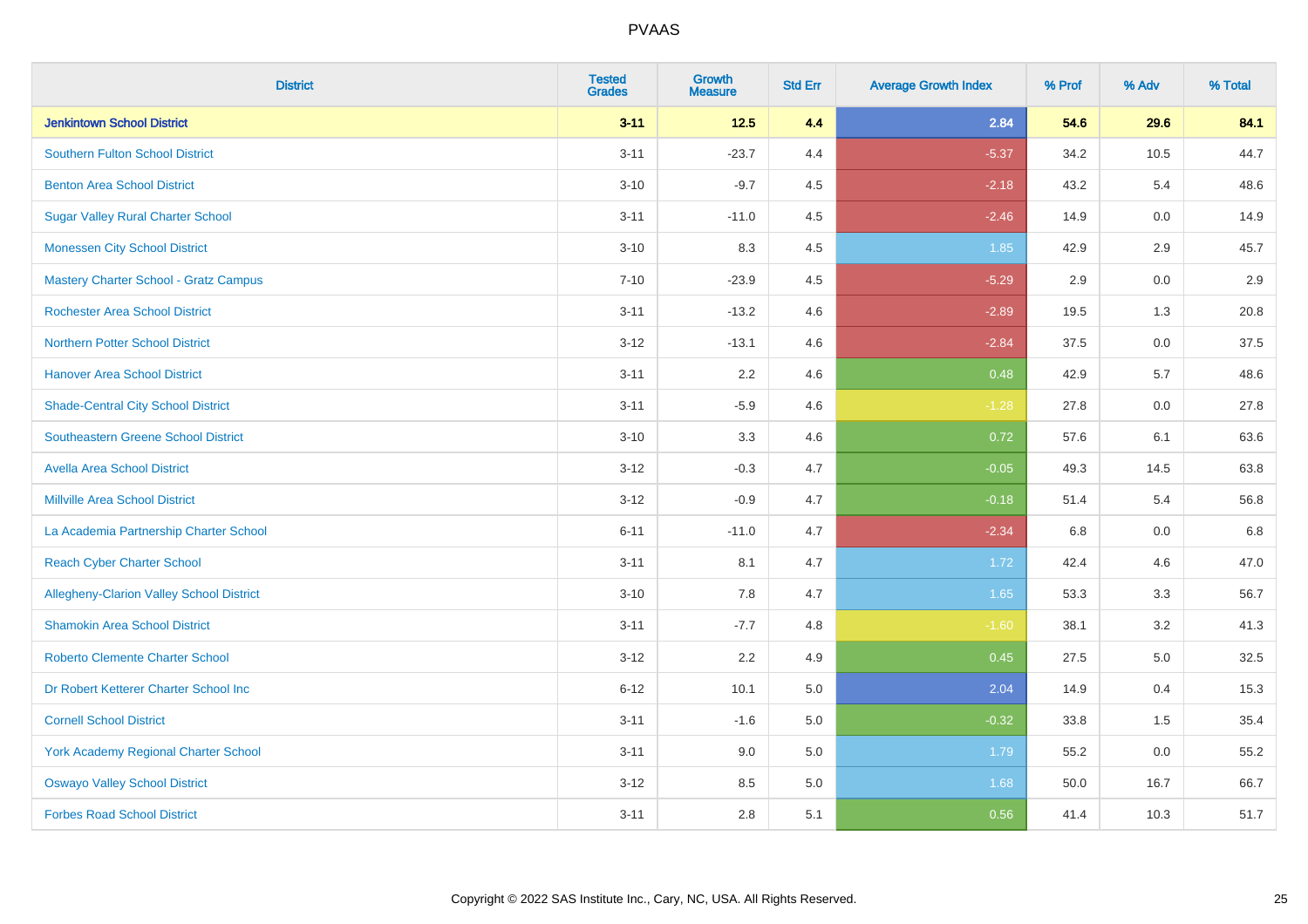| <b>District</b>                                         | <b>Tested</b><br><b>Grades</b> | <b>Growth</b><br><b>Measure</b> | <b>Std Err</b> | <b>Average Growth Index</b> | % Prof | % Adv   | % Total |
|---------------------------------------------------------|--------------------------------|---------------------------------|----------------|-----------------------------|--------|---------|---------|
| <b>Jenkintown School District</b>                       | $3 - 11$                       | $12.5$                          | 4.4            | 2.84                        | 54.6   | 29.6    | 84.1    |
| <b>Tidioute Community Charter School</b>                | $3 - 11$                       | 5.7                             | 5.1            | 1.11                        | 34.4   | 21.9    | 56.2    |
| <b>Fannett-Metal School District</b>                    | $3 - 11$                       | $-3.4$                          | 5.1            | $-0.67$                     | 38.7   | 8.1     | 46.8    |
| The New Academy Charter School                          | $8 - 11$                       | $-10.4$                         | 5.2            | $-2.00$                     | 0.0    | 0.0     | $0.0\,$ |
| <b>Galeton Area School District</b>                     | $3 - 11$                       | 2.2                             | 5.3            | 0.42                        | 41.3   | 4.4     | 45.6    |
| <b>Forest Area School District</b>                      | $3 - 11$                       | $-4.4$                          | 5.4            | $-0.81$                     | 36.2   | 2.1     | 38.3    |
| People For People Charter School                        | $3 - 12$                       | 13.3                            | 5.5            | 2.43                        | 13.5   | $0.0\,$ | 13.5    |
| <b>Commodore Perry School District</b>                  | $3 - 11$                       | 3.2                             | 5.5            | 0.58                        | 58.3   | 0.0     | 58.3    |
| <b>Turkeyfoot Valley Area School District</b>           | $3 - 12$                       | $-4.3$                          | 5.6            | $-0.76$                     | 22.0   | 5.1     | 27.1    |
| <b>Pittston Area School District</b>                    | $3 - 11$                       | $-10.1$                         | 5.6            | $-1.80$                     | 38.1   | $9.5\,$ | 47.6    |
| Lehigh Career & Technical Institute                     | $10 - 12$                      | 5.6                             | 5.6            | 0.99                        | 78.3   | 0.0     | 78.3    |
| <b>Gillingham Charter School</b>                        | $3 - 11$                       | $-4.4$                          | 5.6            | $-0.77$                     | 20.8   | 8.3     | 29.2    |
| <b>Mastery Charter School - Pickett Campus</b>          | $6 - 10$                       | 5.6                             | 5.7            | 1.00                        | 27.8   | 0.0     | 27.8    |
| Insight PA Cyber Charter School                         | $3 - 11$                       | 0.7                             | 5.7            | 0.12                        | 50.0   | 4.8     | 54.8    |
| Mastery Charter High School-Lenfest Campus              | $7 - 11$                       | 2.5                             | 5.7            | 0.43                        | 40.0   | 0.0     | 40.0    |
| Imhotep Institute Charter High School                   | $9 - 11$                       | $-5.3$                          | 5.8            | $-0.92$                     | 25.0   | 0.0     | 25.0    |
| Salisbury-Elk Lick School District                      | $3 - 11$                       | $-13.5$                         | 5.9            | $-2.30$                     | 27.8   | 0.0     | 27.8    |
| <b>Shanksville-Stonycreek School District</b>           | $3 - 10$                       | 7.0                             | 5.9            | 1.20                        | 64.7   | 17.6    | 82.4    |
| <b>Keystone Education Center Charter School</b>         | $3 - 12$                       | $-12.9$                         | 5.9            | $-2.19$                     | 28.0   | 0.0     | 28.0    |
| Hope For Hyndman Charter School                         | $3 - 11$                       | $-2.0$                          | 6.1            | $-0.32$                     | 33.3   | 0.0     | 33.3    |
| <b>Esperanza Cyber Charter School</b>                   | $3 - 11$                       | 7.1                             | 6.1            | 1.16                        | 9.1    | 0.0     | 9.1     |
| Center For Student Learning Charter School At Pennsbury | $6 - 12$                       | $-2.9$                          | 6.1            | $-0.47$                     | 42.9   | 0.0     | 42.9    |
| <b>Mastery Charter School - Thomas Campus</b>           | $3 - 10$                       | 2.1                             | 6.2            | 0.33                        | 28.6   | 0.0     | 28.6    |